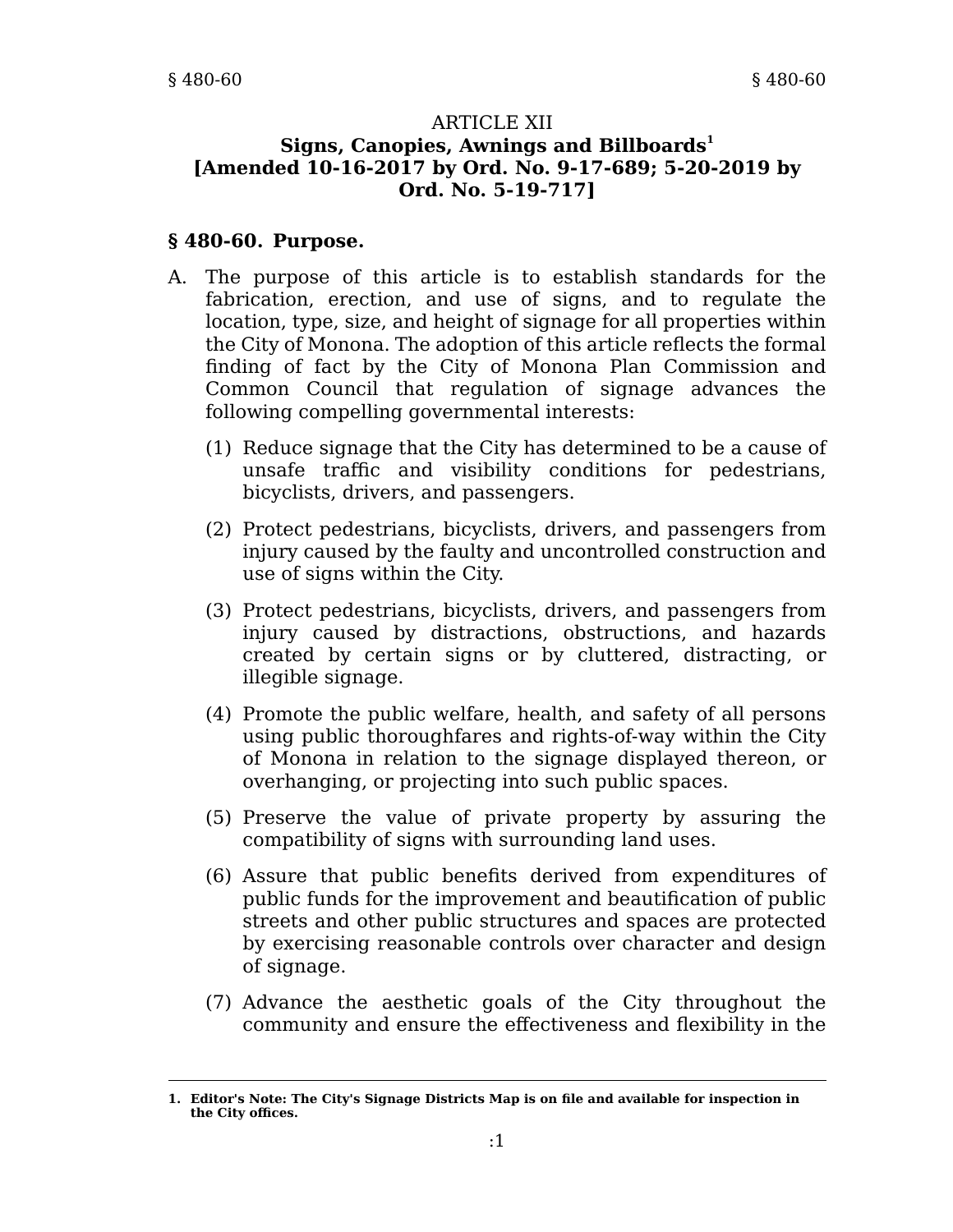design, creativity, or use of signage without creating a detriment to the general public.

- B. Furthermore, this article leaves ample and adequate alternative channels of commercial speech communication for the messages portrayed on advertising signs - namely, distributed print media, broadcast media, and point-of-purchase display - and is narrowly defined so as to limit said prohibition to commercial speech on exterior signage and signage intended to be viewed from beyond the boundaries of a site.
- C. Signs that fail to comply with the requirements in this article are subject to the penalties found in § 1-4 of the City of Monona Municipal Code.

# **§ 480-61. (Reserved)**

### **§ 480-62. Definition of "sign".**

- A. Definition of a sign. In this article, the word "sign" means any object, device, display, structure, or part thereof, situated or visible from outdoors, which is used to advertise, identify, display, direct or attract attention to an object, person, institution, organization, business, product, service, event, or location by any means, including words, letters, figures, designs, logos, symbols, fixtures, colors, illumination, or projected images.
- B. "Signs" do not include:
	- (1) Traffic control and other government messages located within a right-of-way.
	- (2) Decorations that are incidentally and customarily associated with any national holiday or religious holiday, or with any community festival or similar event.
	- (3) Art works, including but not limited to wall murals, which do not contain a commercial message, logo, or colors; and/or which contain pictorial representations referring to businesses, merchandise, products, or services of an exclusively historic nature of 50 years or older (meaning no longer offered as an active commercial enterprise).
	- (4) Building colors and lighting which do not contain a commercial message or commercial logo.
	- (5) Interior site signs located on the interior of the grounds of the Conservancy Zoning District and Public Facilities Zoning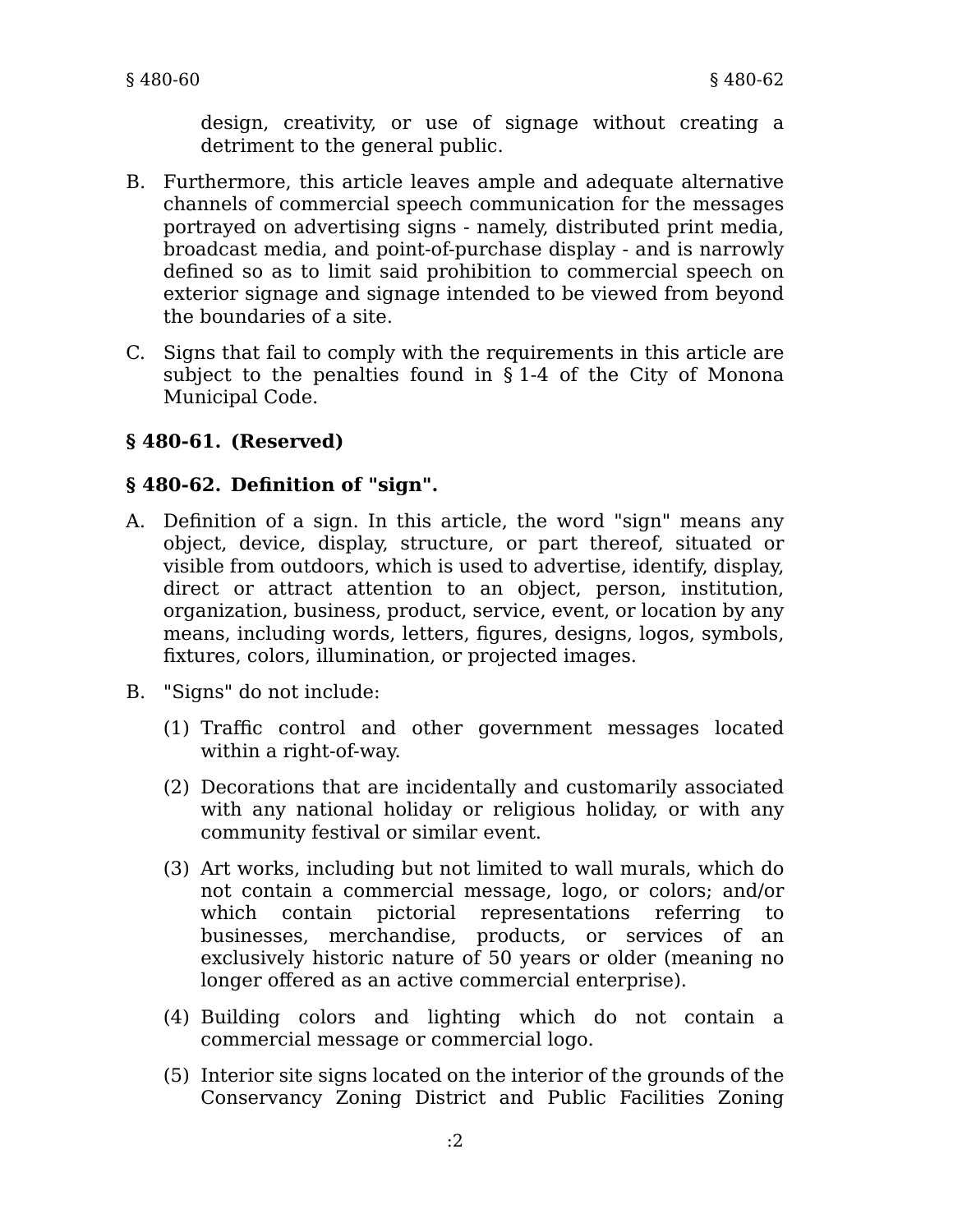District, which are primarily oriented to persons within the grounds.

- (6) Interior building signs located on the interior of a building and not attached to or located within three feet of the inside of a window, which are primarily oriented to persons within the building.
- (7) Window displays of merchandise, pictures, or models of products or services incorporated in a window display, which are not directly attached to an interior or exterior window surface.
- (8) Vehicles that are licensed, operable, and parked in legal parking spaces, except where in violation of § 434-11 of the City of Monona Municipal Code.

# **§ 480-63. (Reserved)**

### **§ 480-64. Definitions and rules related to sign groups, sign categories, and sign types.**

This section provides the definitions and rules related to various sign groups, sign categories, and sign types. Figures 480-70(1) through 480-70(4) provide the regulations for these signs applicable to each zoning district.**<sup>2</sup>** Any sign type not addressed by this article shall be construed to be prohibited. The term "site" has a unique and distinct definition within this article. See § 480-64F(19) for the complete definition.

- A. Definitions and rules related to the permanent business signs group. Permanent business sign: A sign permanently installed in the ground or affixed to a building which directs attention to the activity conducted upon the site where the sign is located. "permanent business signs" is a sign group containing various sign categories and sign types that a business is eligible to use. Permanent business signs include the following sign categories: freestanding signs, on-building signs, pedestrian signs, and daily notice signs. See Figure 480-70(1) for additional rules for permanent business signs related to zoning districts.**<sup>3</sup>**
	- (1) Freestanding sign category. A sign permanently resting on or supported by a slab, pedestal, post, pylon, or any other form of base located on the ground. The sign must be designed of

**<sup>2.</sup> Editor's Note: Said figures are included as an attachment to this chapter.**

**<sup>3.</sup> Editor's Note: Said figure is included as an attachment to this chapter.**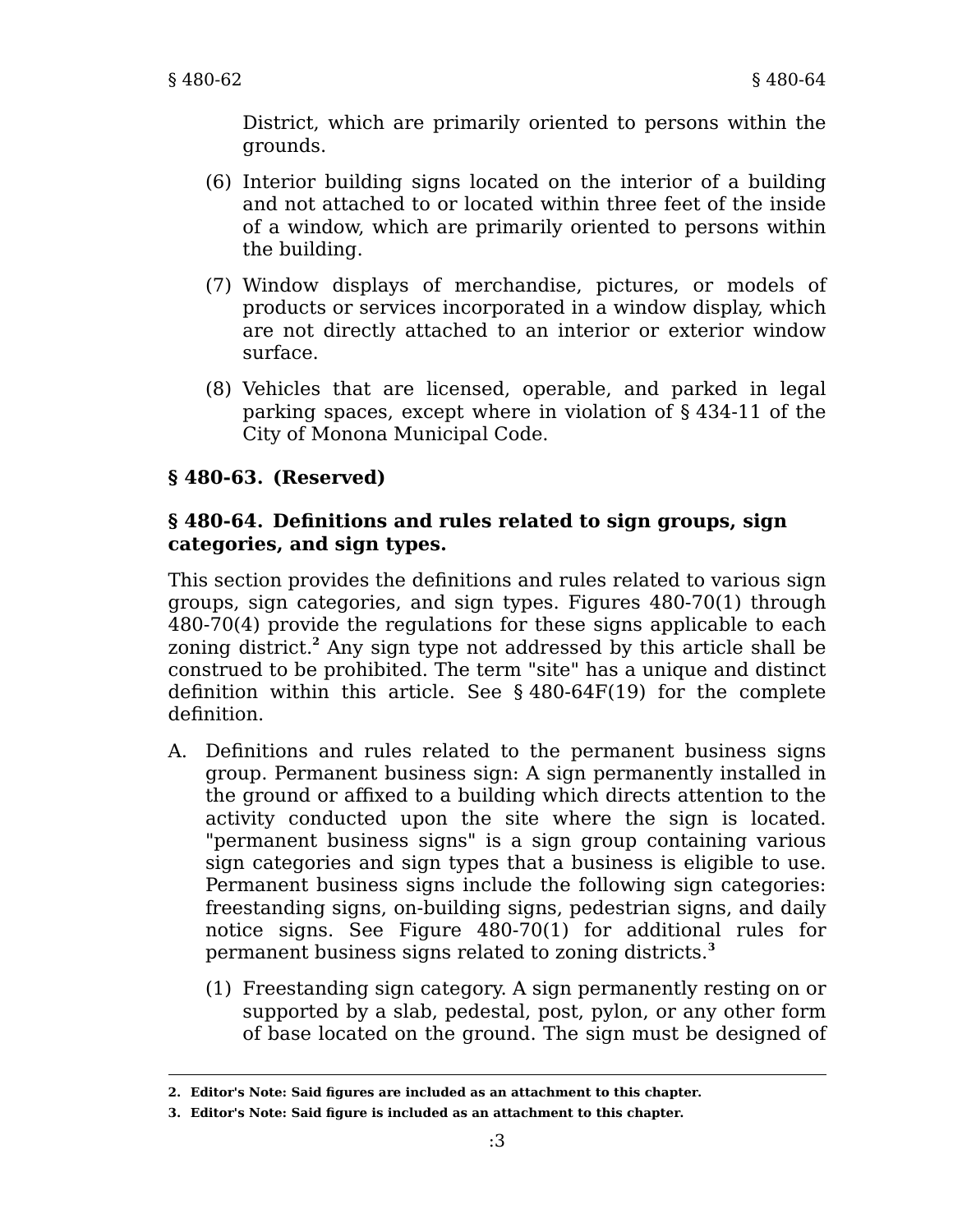materials complementary to and harmonious with the building and site, and closely integrated with site landscaping. Freestanding signs shall not interfere with vehicle or visibility or circulation. The footing and related supporting structure of a permanent freestanding sign including bolts, flanges, and brackets, shall be concealed by landscaping as approved by the Plan Commission. Said landscaping shall be encouraged to be diverse and colorful, and shall be continuously maintained to comply with the approved landscaping plan. There are the following types of freestanding sign types:

- (a) Monument sign. A type of freestanding sign in which the bottom edge of the sign face is located within one foot of a ground-mounted pedestal or is type of freestanding sign mounted to the sides or ends of two or more posts, with the majority of the sign area located between the outermost posts.
- (b) Pylon sign. A type of freestanding sign erected upon one or more pylons or poles, generally of a height that is taller than permitted for a monument sign. Pylon signs shall be constructed of decorative poles or poles encased in a decorative enclosure. Bare metal, wood, or other poles are not permitted. Pylon signs are only allowed on sites identified within the City of Monona Pylon Sign Parcel Map. See § 480-65.
- (2) On-building sign category. A type of sign permanently affixed to an outside wall of a building and shall be made of durable all-weather materials. There are the following on-building sign types:
	- (a) Wall sign. A type of on-building sign that is mounted directly on, and parallel to, a building facade or other vertical building surface. A wall sign also includes a sign located on the interior of a building that is intended to be viewed primarily from beyond the boundaries of the site. Whether an interior sign is considered a wall sign shall be determined by the Zoning Administrator during the sign permit review process.
		- [1] The top edge of a wall sign shall not extend above the top edge of the vertical exterior wall or above the lowest edge of a roofline of the portion of the building to which it is mounted.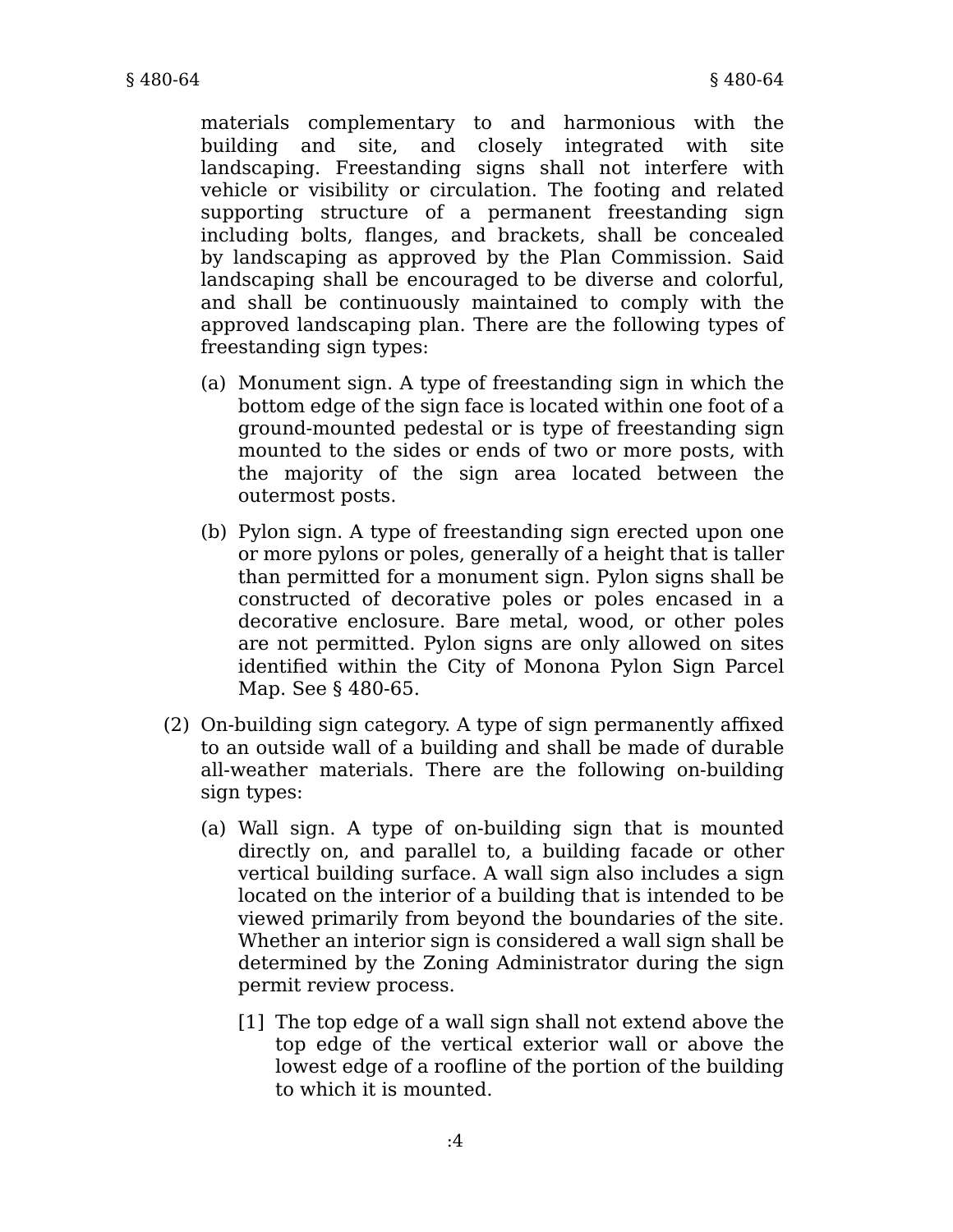- [2] Wall signs shall not project more than 18 inches horizontally beyond the face of any wall or other surface to which they are mounted.
- (b) Canopy sign. A type of on-building sign that is directly affixed via bolts, brackets, or similar method to a rigid permanent canopy which is mounted to, or adjacent to, the face of a building. The structural support of the canopy shall be designed by a licensed professional engineer and approved by the Building Inspector as in compliance with the Monona Building Code. All frames and supports shall be of metal and designed to withstand pressure as provided in § 480-92. No supports shall exist beyond the setback line between the canopy and the sidewalk or ground below.
	- [1] Sign copy shall be horizontally and vertically centered on the face(s) of the canopy. Sign copy shall not project above or below the canopy face.
	- [2] Script shall be limited to eight inches in height and shall cover no more than 10% of the canopy area.
- (c) Marquee sign. A type of on-building sign that is mounted to a permanent roof-like structure that projects out from the exterior wall of a building and shelters the entrance and/or entrance approaches to a building. The structural support shall be designed by a licensed professional engineer and approved by the Building Inspector as in compliance with the Monona Building Code. All frames and supports shall be of metal and designed to withstand pressure as provided in § 480-92. No supports shall exist beyond the setback line between the marquee sign and the sidewalk or ground below.
	- [1] Sign copy shall be horizontally and vertically centered on the face(s) of the marquee.
	- [2] Marquee signs must be finished and enclosed on both the top and bottom of the sign between the back of the sign face and the building face.
	- [3] Marquee signs may only be approved through the conditional use permit process. See § 480-52.
- (d) Awning sign. A type of on-building sign that is directly affixed via sewing, silk screening, painting, or similar method to a nonrigid removable awning which is mounted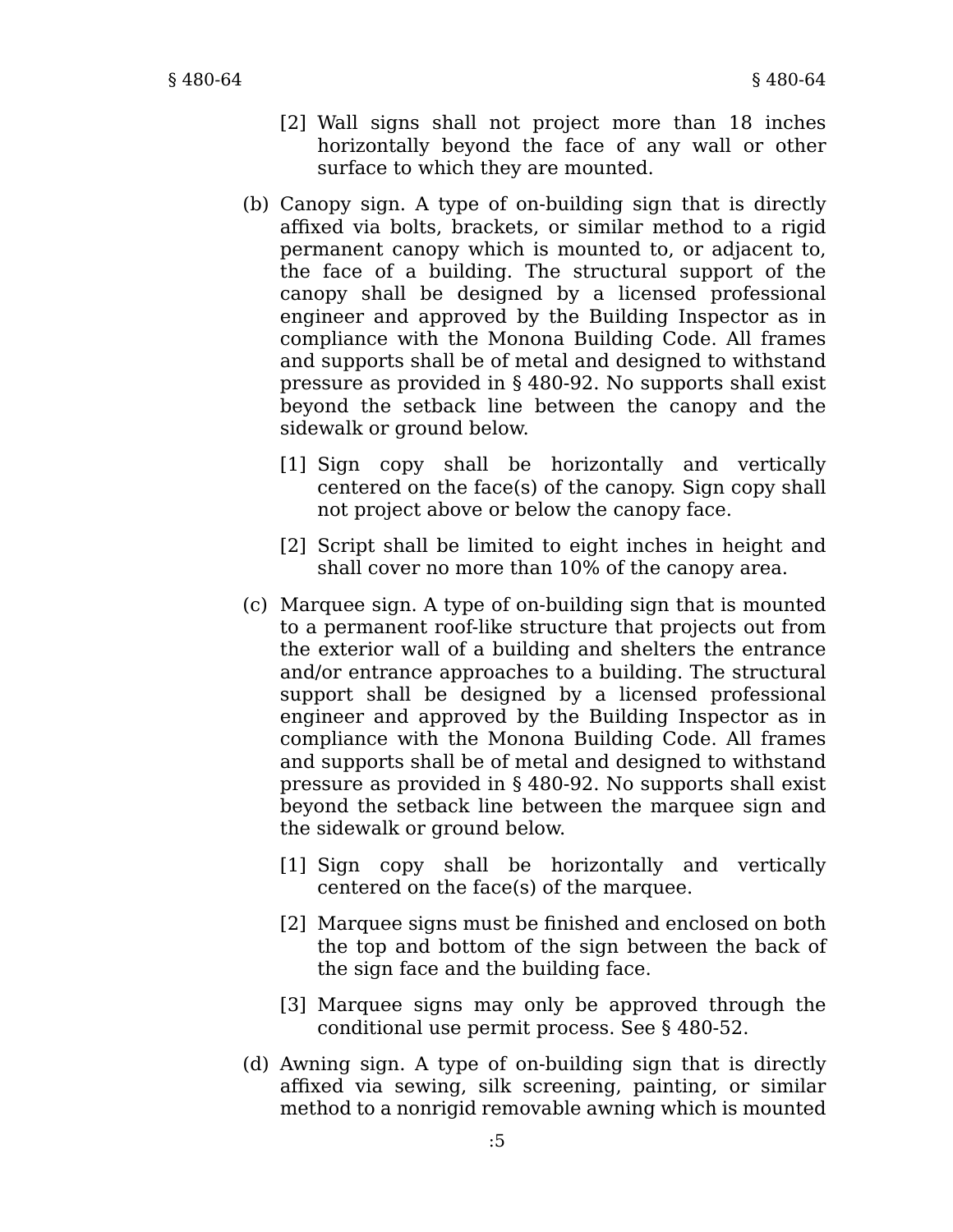to the face of a building, securely attached to and supported by the building and shall be without posts or columns beyond the setback line. The structural support, if any, shall be designed by a licensed professional engineer and approved by the Building Inspector as in compliance with the Monona Building Code. All frames and supports shall be of metal and designed to withstand pressure as provided in § 480-92. No supports shall exist beyond the setback line between the awning and the sidewalk or ground below.

- [1] Sign copy shall be horizontally and vertically centered on the face(s) of the awning.
- [2] Sign copy shall not project above, below, or beyond the awning surface.
- [3] Sign copy shall not exceed 50% of the area of an angled face of the awning.
- [4] Sign copy shall not be more than 12 inches tall on a vertical face of the awning.
- [5] The entire awning (including the vertical and angled faces combined) shall be considered a sign for purposes of area measurement. See Figure 480-70(1).**<sup>4</sup>**
- [6] The area of the sign copy shall be measured using the methods described in Figure 480-74(2).**<sup>5</sup>**
- (e) Projecting sign. A type of on-building sign that is mounted at any angle other than parallel to the wall on which it is mounted, extending from the face of the wall.
- (3) Pedestrian category. A sign attached perpendicularly to the face of a building and mounted above sidewalk level, and which is oriented and sized for visibility to nearby pedestrians rather than to motorists. See Table 480-70(1) for exact dimensional requirements of this category. **<sup>6</sup>** The sign shall be made of durable all-weather materials. The following pedestrian sign types are regulated by this article:

**<sup>4.</sup> Editor's Note: Said figure is included as an attachment to this chapter.**

**<sup>5.</sup> Editor's Note: Said figure is included as an attachment to this chapter.**

**<sup>6.</sup> Editor's Note: Said table is included as an attachment to this chapter.**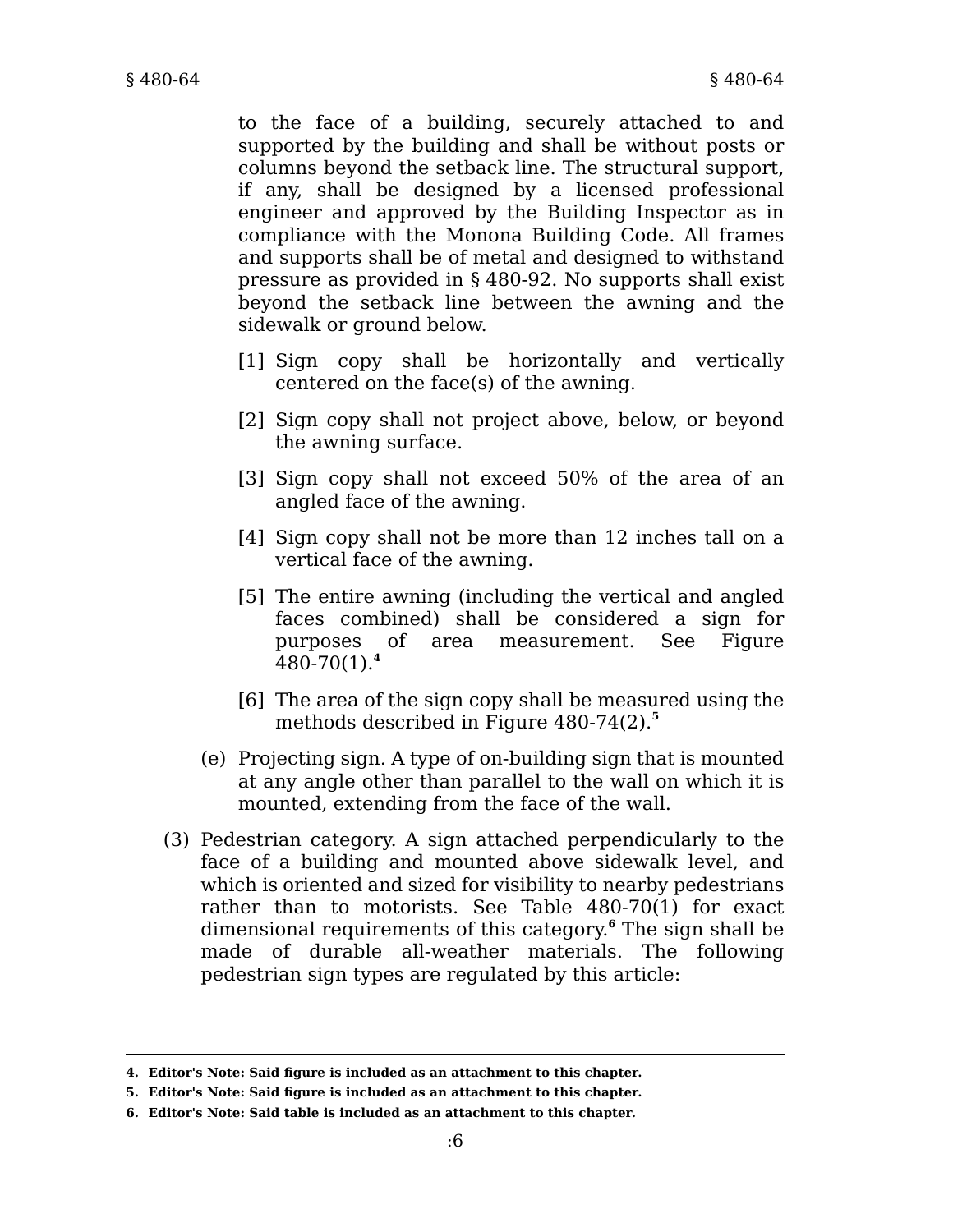- (a) Blade sign. A type of pedestrian sign that is mounted perpendicular to the wall on which it is mounted, extends less than four feet from the wall.
- (b) Suspended sign. A type of pedestrian sign that is mounted perpendicular to the nearest wall and suspended from the underside of a horizontal plane surface, such as a covered porch, arcade, or canopy.
- (4) Daily notice sign category. A sign typically used to advertise daily specials, daily menu items, or on-site events that change on a daily basis, which usually includes changeable copy. This type of sign is often associated with restaurants, taverns, retail stores, and music venues. There are the following daily notice sign types:
	- (a) Menu board sign. A type of daily notice sign mounted flat against a wall containing changeable copy.
		- [1] Menu board signs shall be securely affixed to the exterior wall of the building containing the use.
		- [2] Menu board signs shall not extend more than four inches from the wall on which they are mounted.
	- (b) Order board sign. A type of daily notice sign used only in conjunction with drive-through or drive-in establishments.
		- [1] Order board signs shall require a conditional use permit. The conditional use permit application for a drive-through sign is typically reviewed as a component of a conditional use permit application for an entire site, but a drive-through sign may be applied for as a distinct conditional use permit.
		- [2] Order board signs shall be freestanding or mounted on the exterior wall of the building containing the use.
		- [3] Freestanding two-way microphone/speaker devices shall not count toward the maximum permitted area of the order board sign.
		- [4] Order board sign audio components shall meet the noise standards set forth in § 480-10A of the Zoning Ordinance.
- B. Definitions and rules related to the temporary business signs group. Temporary business sign: A temporary sign which directs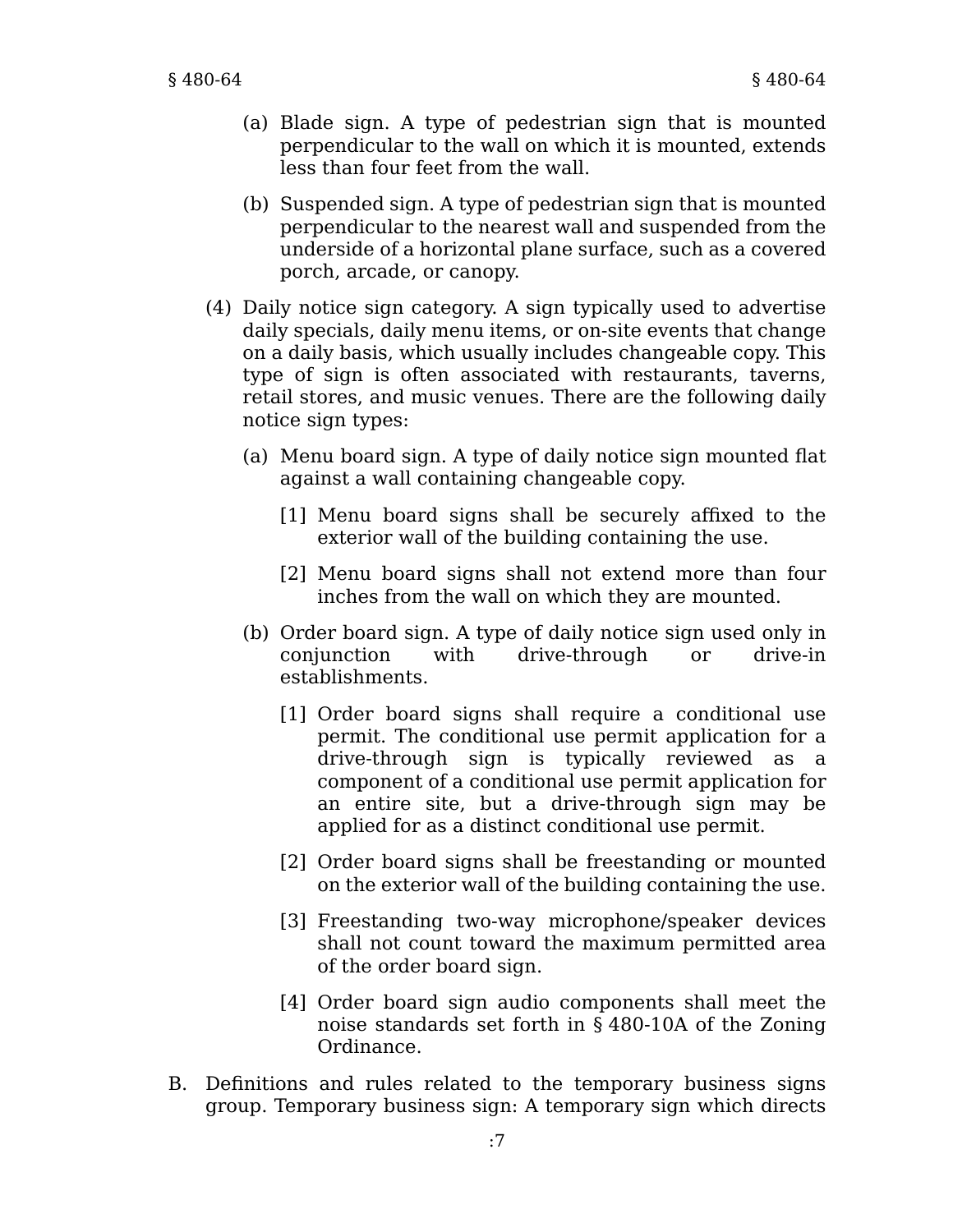attention to the activity conducted upon the site where the sign is located. "Temporary business signs" is a sign group containing various sign categories and sign types. "Temporary business signs" includes the following sign categories: window signs, temporary board and banner signs, and temporary approved development signs. See Figure 480-70(2) for additional rules for temporary business signs related to zoning districts.**<sup>7</sup>**

- (1) Window sign category. A sign located within a building that is attached to the inside face of an exterior window. The following window sign types are addressed by this article:
	- (a) Window sign. A type of sign that is either painted onto a window, attached to the inside face of an exterior window, or located inside a building within three feet of a window and intended to be viewed from the exterior of the building. Window signs may face toward the outside, the inside, or both. They shall not be placed on a door window, other windows needed to be clear for pedestrian safety, or on any window outside of the ground-floor.
- (2) Temporary board and banner sign category. A sign located outside of a building for a period not to exceed 28 calendar days in any six-month period. Such signs are often used for the purpose of informing the public of a sale or special offer. There are the following temporary board and banner sign types:
	- (a) Board sign. A type of temporary board and banner sign that is placed on the ground and is made of rigid material.

[1] Board signs are not permitted in the City of Monona.

- (b) Sandwich board sign. A type of temporary board and banner sign placed on the ground and constructed in such a manner as to form an "A"-like shape, hinged or not hinged at the top. Each angular face shall be held together by a supporting element such as a folding bar, latch, or chain.
	- [1] Anything attached to a sandwich board sign shall not project outside the perimeter of the sign face nor project in excess of one inch from the sign face.
- (c) Banner sign. A type of temporary board and banner sign that is made of flexible material such as cloth or vinyl and

**<sup>7.</sup> Editor's Note: Said figure is included as an attachment to this chapter.**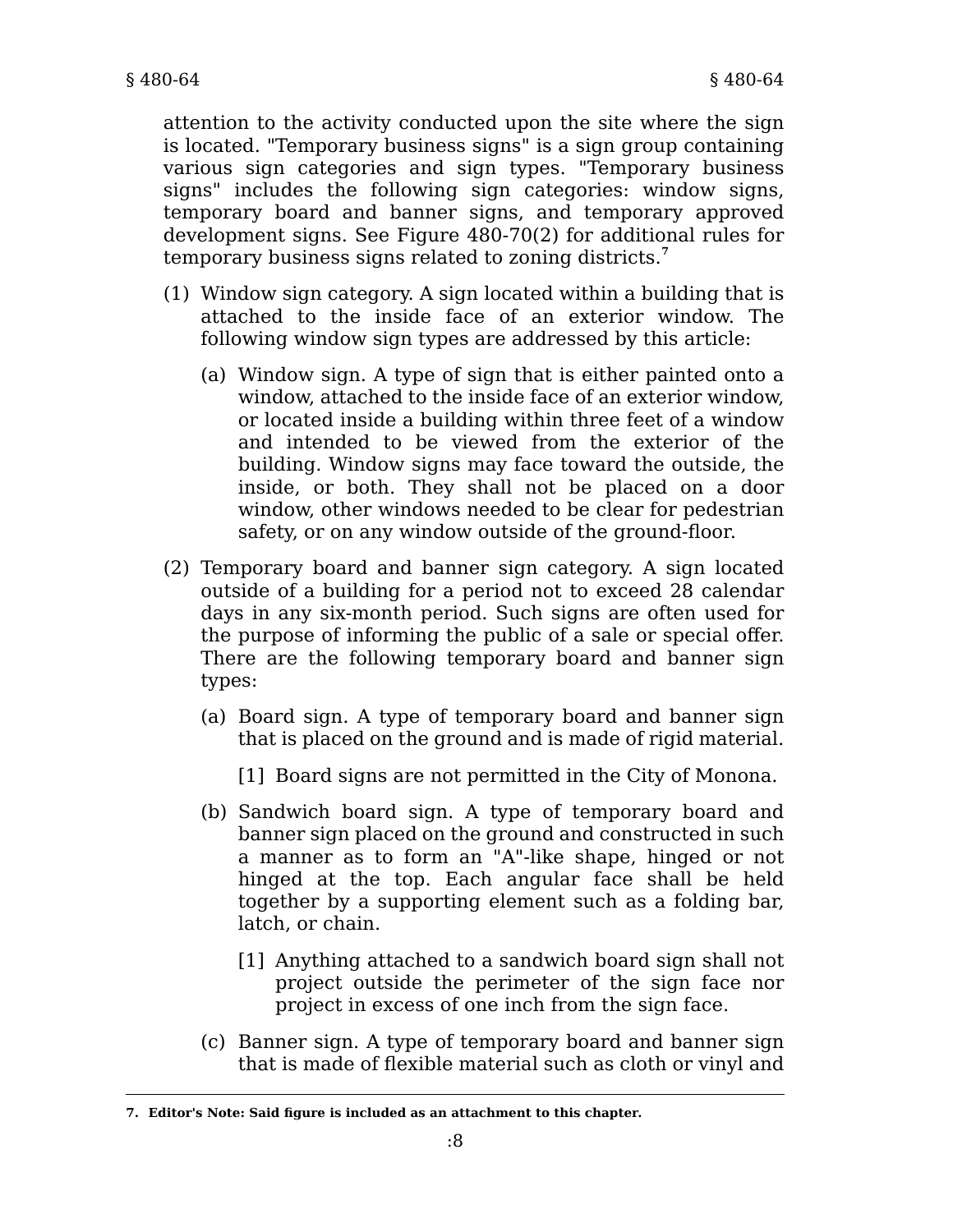is supported along one or more sides or at two or more corners by wires, ropes, string, nails, or other removable fastening materials.

- (d) Feather sign. A type of temporary board and banner sign consisting of a piece of vertically elongated, flexible material such as cloth or vinyl which is affixed to a single pole driven into the ground. The pole may be rigid or flexible but is not permanent.
	- [1] Feather signs are not permitted in the City of Monona.
- (3) Temporary approved development sign category. A sign which is limited to display only during the active development of a building or plat. Mesh screens containing images and/or text are permitted only during this time period, but are not considered signs. There are the following temporary approved development sign types:
	- (a) Active building or plat board sign. A type of temporary approved development sign that is made of a rigid material, but does not constitute a construction site fence within the meaning of § 66.1102(5), Wis. Stats.
		- [1] "Active Building" means when a building on site is under construction. The sign can only be displayed during the period between the issuance of a building permit and the issuance of the first building occupancy permit.
		- [2] "Active Plat" means when a subdivision plat on site is under construction. The sign can only be displayed during the time period between the recording of the final plat and the issuance of building permits for 90% of the lots; as applied to each development phase in the final plat.
- (4) Prohibited temporary sign category. Exterior signs or similar eye-catching devices with the characteristics described in § 480-64E are prohibited at all times by this article.
- C. Definitions and rules related to the permanent miscellaneous signs group. Permanent miscellaneous sign: A permanent sign that is available to all sites in the City regardless of land use (with the exception of the institutional information sign, which is only permitted on sites used for municipal buildings or academic facilities and requires a conditional use permit.) "Permanent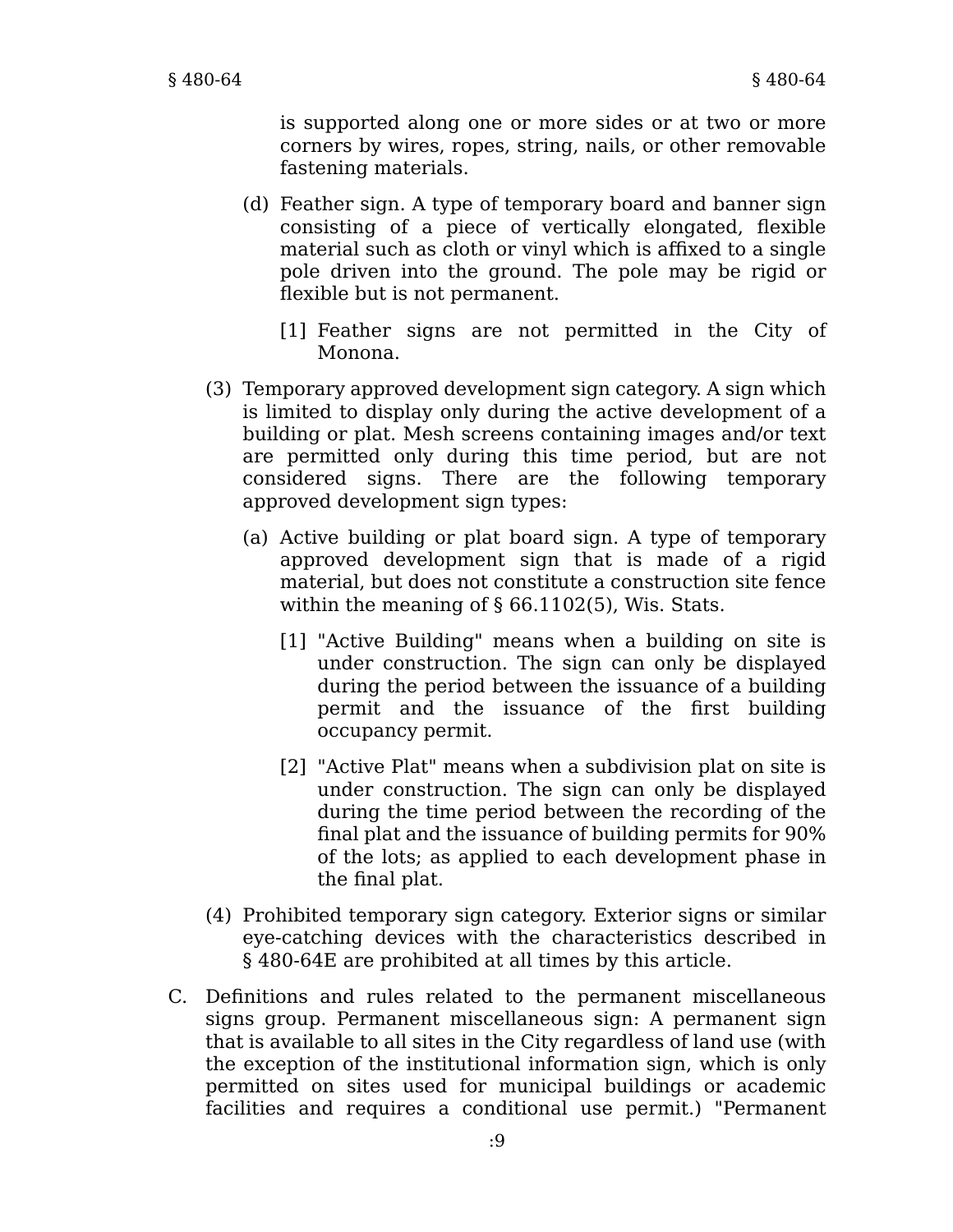miscellaneous signs" is a sign group containing various sign categories and sign types. Permanent miscellaneous signs includes the following sign categories: City-required signs and optional miscellaneous signs. See Figure 480-70(3) for additional rules for permanent miscellaneous signs related to zoning districts.**<sup>8</sup>**

- (1) City-required sign category. A sign category that includes signs that the City finds essential in order to protect the public health, safety, and/or welfare. Specifically, these signs are used to facilitate the following public purposes: to deliver mail; to identify property addresses for the provision of emergency services such as fire or rescue service; to identify the management of rental properties for the provision of emergency services; to impose parking limitations or warnings against trespass; and, to facilitate traffic flow where a safe path to a destination is not evident. There are the following City-required sign types:
	- (a) Address sign. A type of City-required sign that identifies the street address of a property.
	- (b) Building management identification sign. A type of Cityrequired sign indicating the name and/or address of the property owner, tenant, and/or manager of the property.
	- (c) On-site warning sign. A type of City-required sign that indicates a warning from the property owner related to conditions on-site and/or that cites a City, State, or Federal law, order, rule, or regulation. Examples include signs listing parking hours or "No Trespassing," "No Loitering," or "Customer Parking Only" signs.
	- (d) On-site directional sign. A type of City-required sign that includes a directional arrow or symbol that directs people to a specific destination within a development or site. Onsite directional signs may also include either the name, logo, or symbol of the destination, provided that the name, logo, or symbol is less than or equal to one square foot.
- (2) Optional miscellaneous sign category. A sign category that facilitates placemaking, particularly related to officiallyrecognized historic places, officially-designated neighborhoods, and conveying information for the general

**<sup>8.</sup> Editor's Note: Said figure is included as an attachment to this chapter.**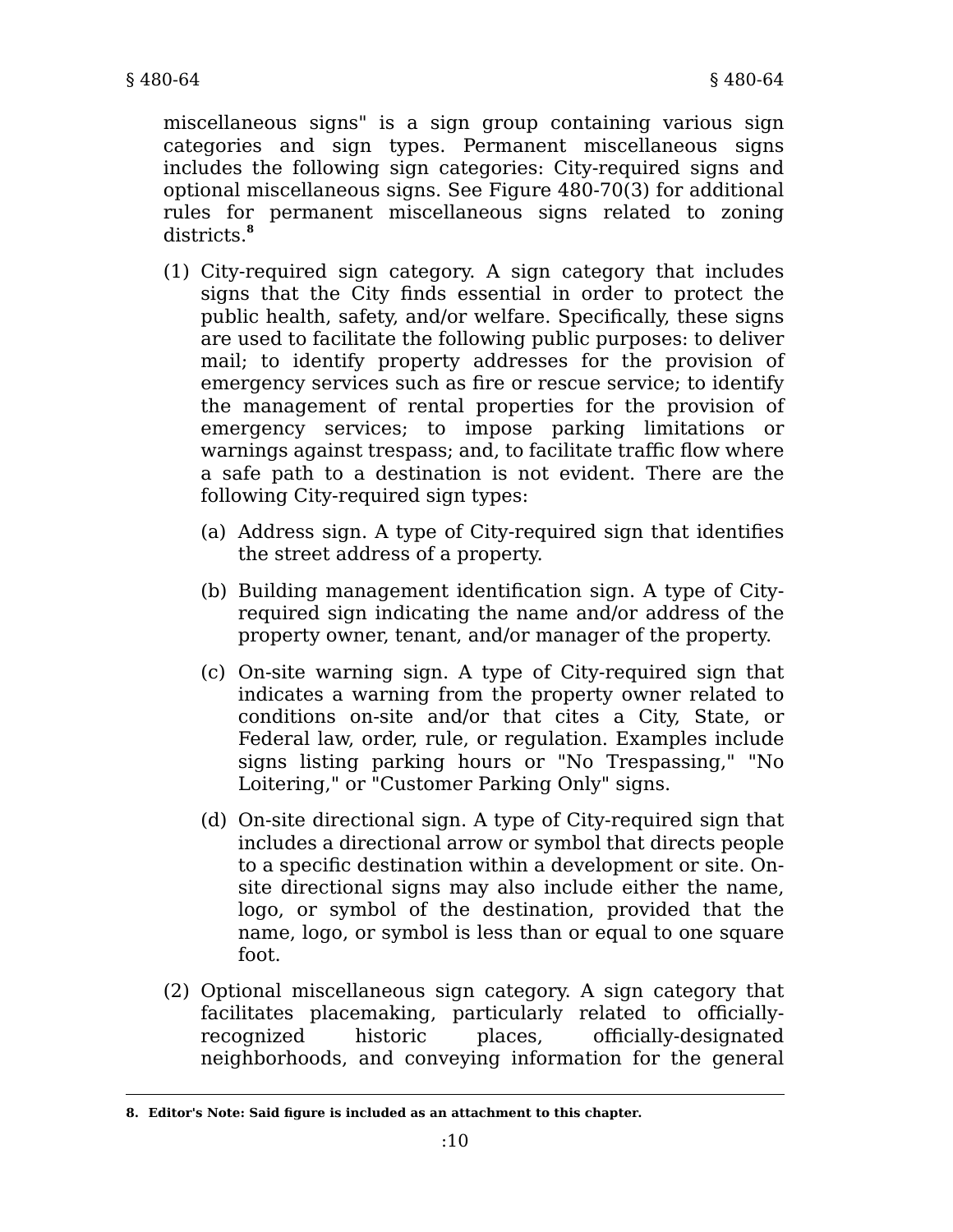public. Metal plaque and institutional information signs are only permitted through official government action, including designation of historic places or the presence of public facilities. There are the following optional miscellaneous sign types:

- (a) Institutional information sign. A type of optional miscellaneous sign typically facilitating scheduled public events, public activities, and public facilities.
	- [1] Institutional information signs shall only be permitted on sites used for municipal buildings or academic facilities.
	- [2] Institutional information signs shall require a conditional use permit.
	- [3] Institutional information signs shall be configured as monument signs.
	- [4] Institutional information signs may have changeable copy or be configured as an electronic message sign meeting the requirements of § 480-67.
		- [a] Electronic message signs shall only be permitted within the Multifamily Residence, Conservancy, Public Facilities, Cemetery, Neighborhood Small Business, Retail Business, Community Design, and Commercial/Industrial Districts.
- (b) Metal plaque sign. A type of optional miscellaneous sign available to officially-recognized historic properties, sites, or districts, typically denoting the name of the building onto which it is mounted, its date of erection, and/or historical information.
- (c) Flag sign. A type of optional miscellaneous sign that is located outside of a building with no display limit. It's made of vinyl, fabric, or other similar lightweight allweather flexible material which is mounted on a pole. The pole can either be driven into the ground or attached to a building. If the pole is driven into the ground, it must be rigid and permanent. If the pole is attached to the building, it must also be rigid.
- D. Definitions and rules related to the temporary miscellaneous signs group. Temporary miscellaneous sign: "temporary miscellaneous signs" is a sign group containing one sign category,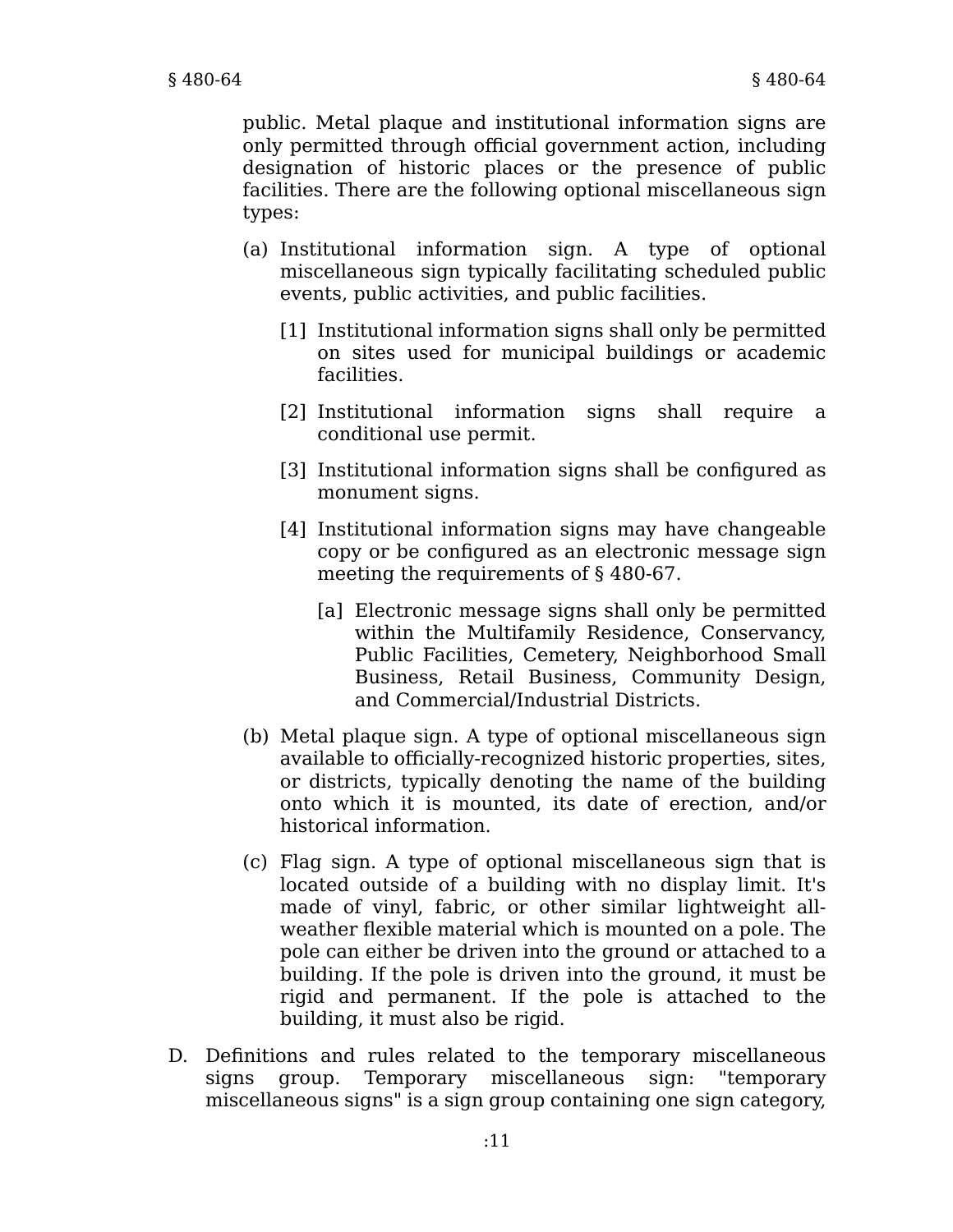yard signs, which is available to all land uses. See Figure 480-70(4).**<sup>9</sup>**

- (1) Yard sign category. A sign category that is intended to accommodate a wide variety of sign purposes (common examples of yard signs are, but not limited to the following: garage sale signs, for-sale signs, political signs, "slow down for kids" signs, etc.), needed on a temporary basis. Such signs are freestanding and mounted on one or two stakes or posts and do not have footings. All yard signs must be placed onpremise. See on-premise sign locations in Figure 480-70(5) and 480-70(6). The following yard sign types are addressed by this article:
	- (a) Stake sign. A type of yard sign that consists of a sign face erected upon one or more metal wires or wood, metal, or plastic stakes of no more than three inches in width.
	- (b) Frame sign. A type of yard sign that consists of a frame into which a sign face can be inserted and erected upon two wood, metal, or plastic stakes or ground spikes.
	- (c) Arm and post sign. A type of yard sign mounted on a post or posts, either with a bracket arm extending outward to support a hanging sign, with the sign attached directly to the side of the post, or with the sign mounted between two posts.
- E. Prohibited signs. Refer to § 480-90A for additional sign prohibitions and limitations.
	- (1) Abandoned sign. Any sign remaining in place on a site or a portion of a site (such as a single tenant in a multitenant building) that has been vacant, closed, or otherwise unoccupied for a period of 90 consecutive days.
	- (2) Advertising vehicle sign. A vehicle, trailer, or other piece of equipment which contains any sign, which is unlicensed and/ or inoperable, and which is parked on a public right-of-way or in a location that is not an active work site so as to be seen from a public right-of-way.
		- (a) Business vehicles legally parked in any of the locations described below shall not be considered advertising vehicle signs.

**<sup>9.</sup> Editor's Note: Said figure is included as an attachment to this chapter.**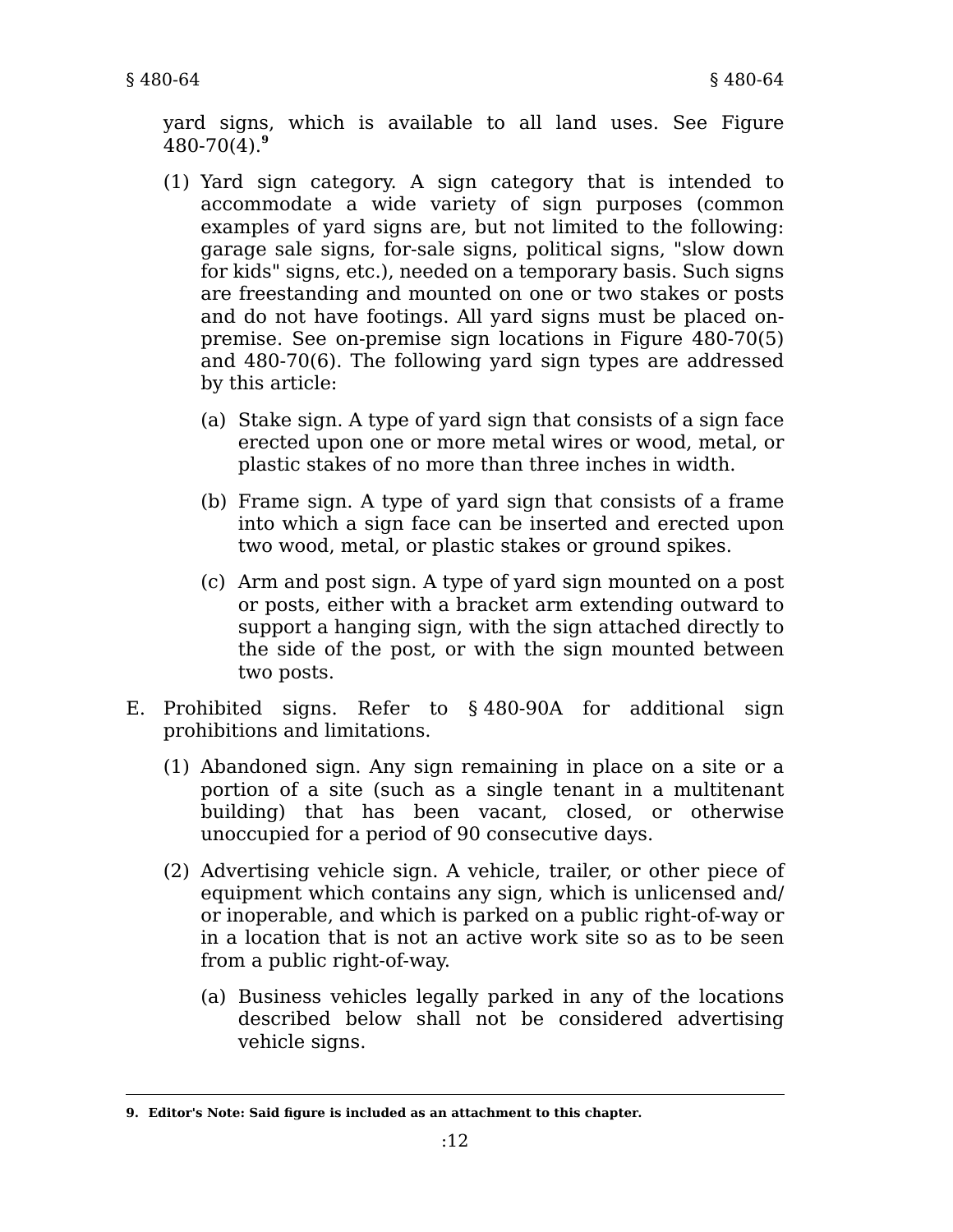- [1] A business vehicle parked on-site at the place of business in a parking space designated for company vehicle parking or storage on a site plan approved by the City; or
- [2] A business vehicle legally parked on-site at the residence of an employee (including driveways and legal off-street parking spaces)
- (3) Beacon/search beacon sign. Any light with one or more beams directed into the atmosphere or directed at one or more points not on the same site as the light source; also, any light with one or more beams that rotate or move.
- (4) Board sign. A sign that is temporarily placed on the ground and is made of rigid material.
- (5) Bulletin board sign. A freestanding sign located on-site containing changeable copy.
- (6) Dangerous, deteriorated, or dilapidated signs. Signs which are an imitation of or resemble in shape, size, copy or color an official traffic sign or signal or which block traffic visibility or which, through age, neglect or weather, are determined to be unsafe by the Zoning Administrator.
- (7) Feather sign. A sign consisting of a piece of vertically elongated, flexible material such as cloth or vinyl which is affixed to a single pole driven in the ground.
- (8) Flashing/scrolling/animated sign. A sign having lights or illumination which flashes, scrolls, moves, rotates, twinkles, blinks, flickers, varies in intensity of color, or uses intermittent electrical pulsations. Electronic message signs meeting the definition and requirements of § 480-67 of this article shall not be considered flashing, scrolling, or animated signs.
- (9) Floodlighted signs. Reflection illuminated signs whose light source is positioned so that 25% or more of light intensity directly from the light source is visible from a public right-ofway by vehicular traffic or whose light source is visible from residential property.
- (10)Inflatable sign. A sign capable of being filled with and expanded by air or other gas, including animated or "dancing" inflatable signs.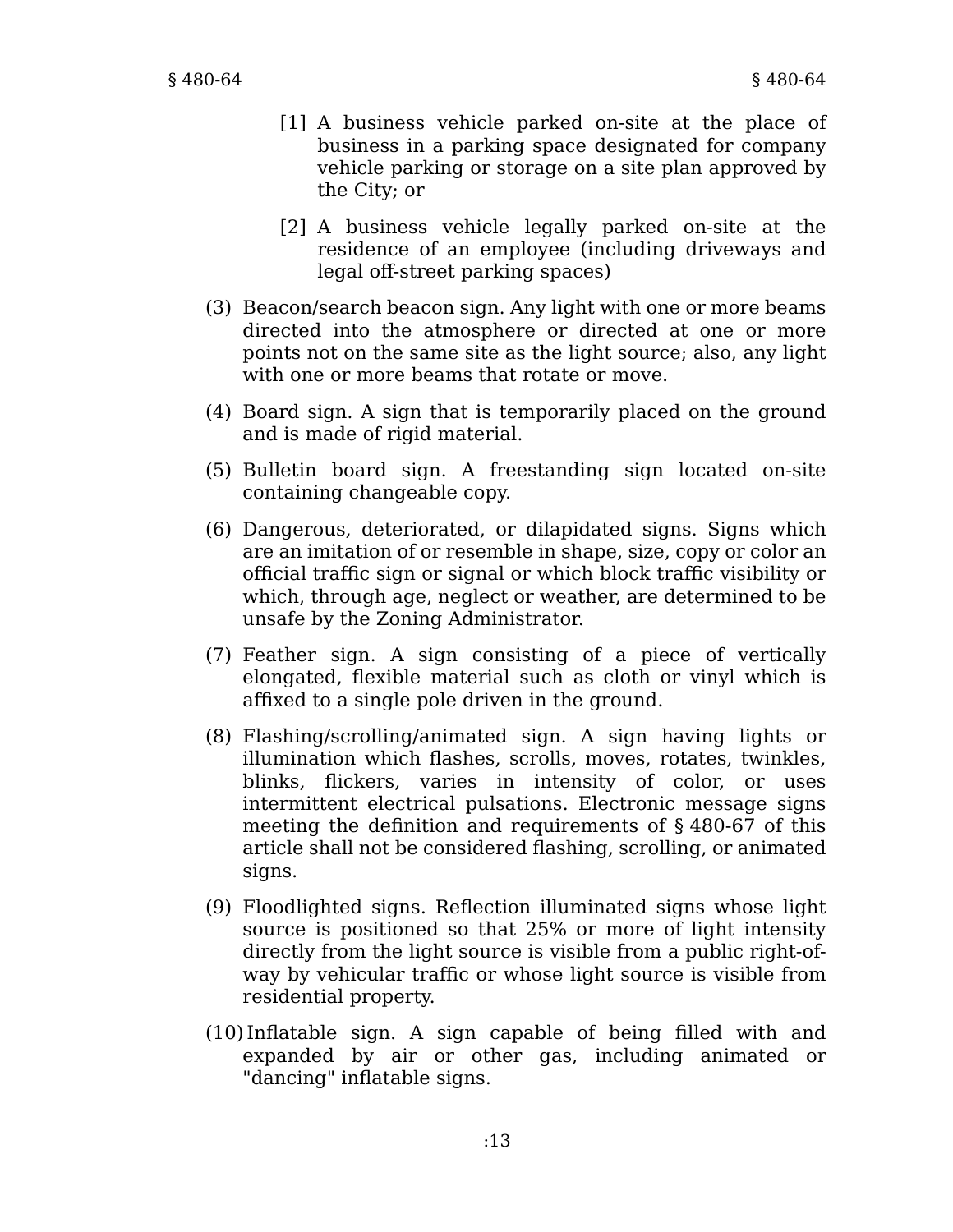- (11)Mobile/portable sign. A sign mounted on a frame or chassis designed to be easily relocated, including unlicensed or inoperable vehicles and/or trailers. Licensed and operable business vehicles, trailers, or other pieces of equipment shall not be considered mobile or portable signs.
- (12) Off-premise advertising sign. A sign which directs attention to activity that is conducted upon the site where the sign is displayed. Off-premise advertising signs include billboards.
	- (a) Existing legal off-premise advertising signs made nonconforming by this section shall be permitted to continue as legal, nonconforming signs, subject to the requirements of § 480-94.
- (13) Roof sign. A sign displayed above the eaves or cornice of a building.
- F. Other definitions.
	- (1) Building frontage. The width of the building facade that fronts a public street, highway, or interstate.
	- (2) Business/tenant frontage. The portion of a building frontage occupied by a single tenant space having a public entrance within the building frontage. For businesses located on the interior of a building without frontage, the building elevation providing customer access shall be considered the business frontage.
	- (3) Copy. Words, letters, numbers, figures, designs, or other symbolic representations incorporated into a sign.
	- (4) Changeable copy. Sign copy that may be changed manually to provide different information such as boards with changeable letters, bulletin boards, and chalkboards.
	- (5) Customer entrance. The entrance that the public can use when an establishment is open to the public.
	- (6) Electronic message sign. See § 480-67.
	- (7) Elevation, building. The view of any building or other structure from any one of four sides regardless of the configuration or orientation of a building. No building shall be treated as having more than four building elevations. Each elevation will generally be identified as a north, south, east or west building elevation.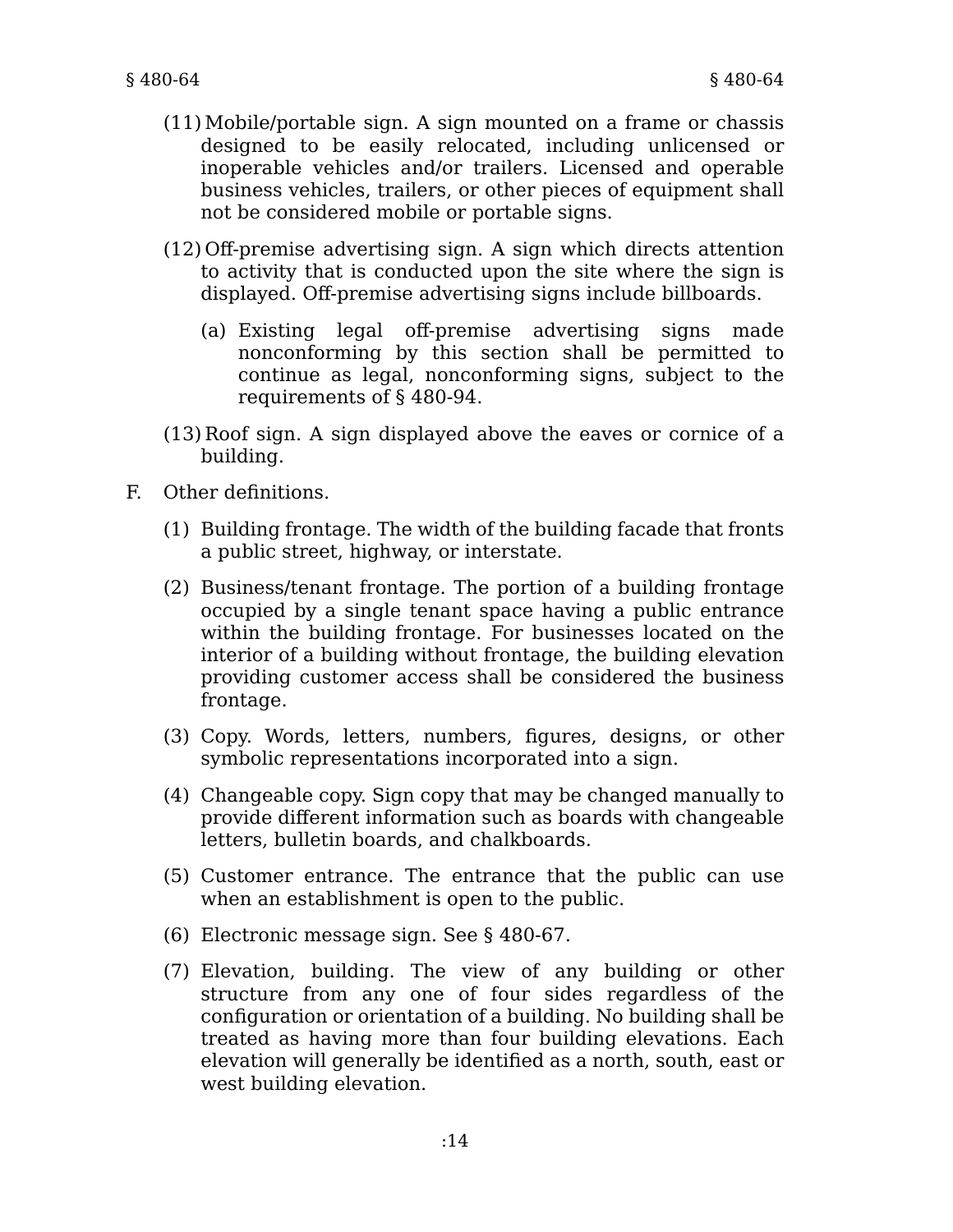- (8) External illumination. The lighting of an object from a light source located a distance from the object.
- (9) Facade. See "elevation."
- (10) Height of sign. The vertical distance from the average ground level at the base of the sign to the top of the highest attached component of the sign. See § 480-74B for the measurement of sign height.
- (11)Maintain. Maintaining the existing appearance of the sign; replacing the sign face or the supporting structure with identical materials, colors, and messages; changing the message of a marquee sign; or changing the face of an offpremise advertising sign (billboard).
- (12) Lighting, ambient. Illumination in which the only light that falls onto the sign come from sources that are available naturally (e.g., sunlight, moonlight) or from artificial lighting sources used for other purposes in the vicinity of the sign (e.g., street lights, lighting installed for other purposes or sites)
- (13) Lighting, backlit. Illumination that is arranged in such a way that the light is cast from behind the sign to the eyes of the viewer. Often, the lighting element is unshielded but concealed behind individual freestanding letters, creating a silhouette effect.
- (14) Lighting, gooseneck. Illumination resulting from light emitted directly from a shielded light fixture located at the top of the sign and angled downward onto the sign face. The light fixture is attached to a curved neck which is often flexible, allowing the user to position the light source onto the sign face.
- (15) Lighting, internal. Illumination emanating from a lighting element that is located behind the sign face and which is completely enclosed.
	- (a) Internally illuminated signs shall have individual channel letters or silhouettes, light-colored copy on a dark-colored or opaque cabinet field background (so the copy is legible during the day and night), and a translucent message. When illuminated, the sign shall appear to have an illuminated copy with a dark or nonilluminated background.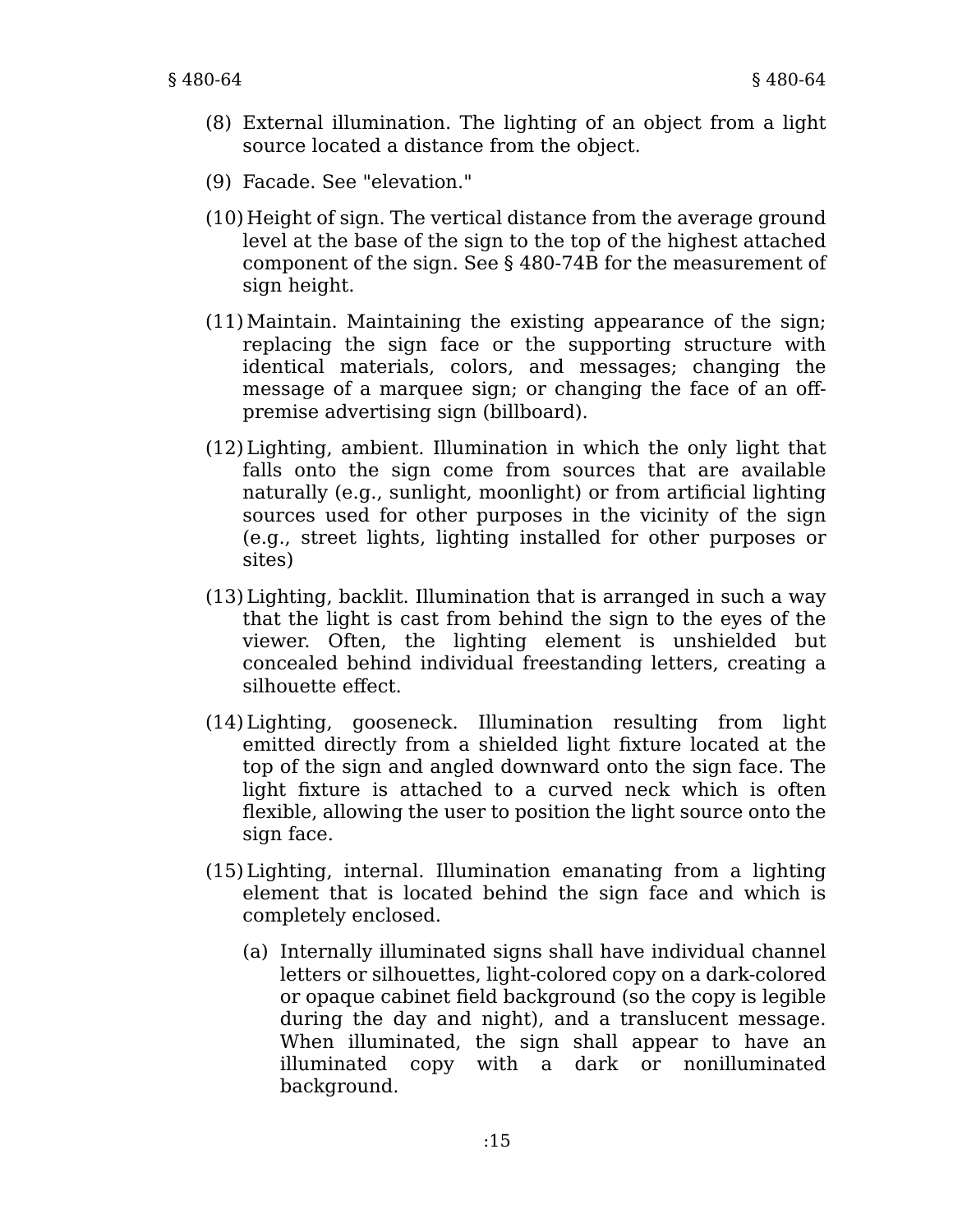- [1] The requirements of Subsection F(15)(a), above, shall not apply to internally illuminated individual characters, letters, or shapes that do not contain copy on the sign face.
- (b) Neon lighting is not considered to be internal lighting.
- (16) Lighting, neon. Glass tube lighting in which a gas and phosphors are used in combination to create a colored light. Neon lighting is not considered internal lighting as defined in Subsection F(15) above.
- (17)Sign area. The entire face of a sign, including the extreme limits of writing, representation, emblem, or other display, together with any material or color forming an integral part of the background of the display but not including any supporting framework. See § 480-74D.
- (18)Plat phase. The collection of lots, rights-of-way, and outlots located within the perimeter boundary of a final plat and intended to be developed concurrently.
- (19)Site. A site shall include all lots that are contiguous, under unified single ownership and intended to remain under unified single ownership under the jurisdiction of this article. A site may also be determined to be a portion of a single lot where multiple building are present or more than one building contains separate businesses (approved by the City). For the purposes of this article, the site shall be determined by the Zoning Administrator.
- (20)Sign face. The area or display surface used for the message.
- (21) Temporary sign. A sign or advertising intended to be displayed for a certain limited period of time. If a sign display area is permanent, but the message displayed is subject to periodic changes, that sign shall not be considered as temporary. A mobile or portable sign shall not be considered a temporary sign or used for such a purpose. Refer to Figure 480-70(2) and Figure 480-70(4) for rules related to temporary signs.**<sup>10</sup>**
- (22) Three-dimensional signs. Signs that have a depth or relief on their surface. Where a sign consists of one or more threedimensional objects (i.e., balls, cubes, clusters of objects, sculpture or statue-like trademarks), fitting within the

**<sup>10.</sup>Editor's Note: Said figures are included as an attachment to this chapter.**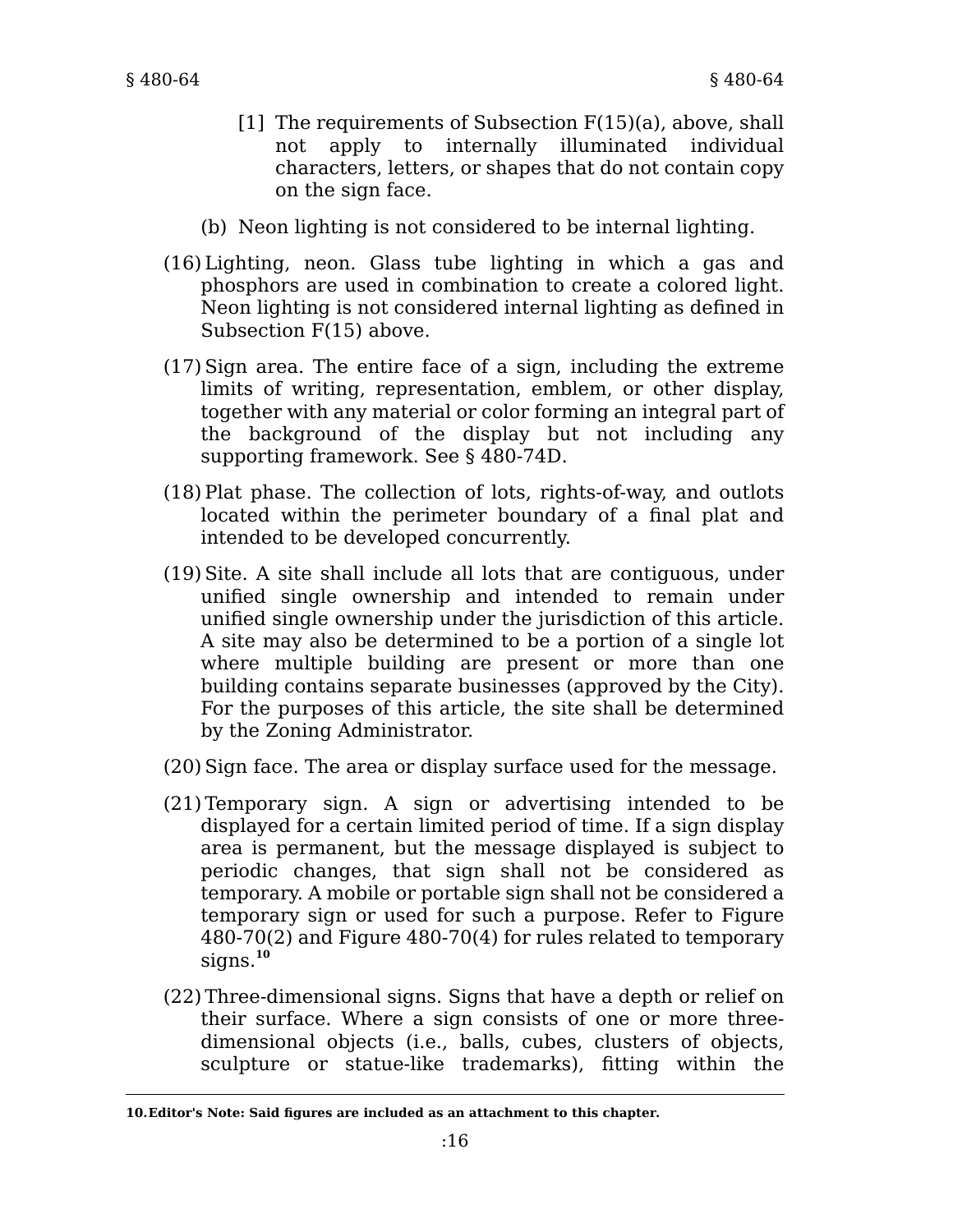smallest simple geometric shape (rectangle, circle, or triangle), the sign area shall be measured as their maximum projection upon a vertical plane. See § 480-74D(5).

(23)Window. The total area within a single window pane.

# **§ 480-65. Pylon Sign Parcel Map.**

- A. All parcels identified on the City of Monona Pylon Sign Parcel Map are eligible for a pylon sign in accordance with all applicable rules of this Chapter. See Figure 480-65(1).**<sup>11</sup>**
	- (1) All parcels on the Map must directly face U.S. Highway 12/18 (the Beltline), excluding parcels zoned Conservancy.
		- (a) Facing U.S. Highway 12/18 shall be defined as a parcel that either directly abuts the U.S. Highway 12/18 right-ofway or the parcel directly abuts a public street that is parallel to and directly abuts the U.S. Highway 12/18 right-of-way (such as the 2100 and 2800 block of Royal Avenue).

# **§ 480-66. (Reserved)**

### **§ 480-67. Electronic message signs.**

- A. Electronic message sign. A type of sign in which the displays may be changed electronically, and which includes computer signs, electronic reader boards, video screens, LCD signs.
	- (1) Electronic message signs shall only be permitted with a Plan Commission approved conditional use permit for an institutional information sign.
		- (a) No more than one electronic message sign shall be permitted per site.
	- (2) In addition to the setback requirements of this article, no electronic message sign shall be permitted unless the message element is not visible from any property within a single-family or two-family Zoning District.
	- (3) Electronic message signs may only be integrated into the design of institutional information signs.
		- (a) No more than 33% of a sign's actual area shall contain an electronic message sign.

**<sup>11.</sup>Editor's Note: Said figures are included as an attachment to this chapter.**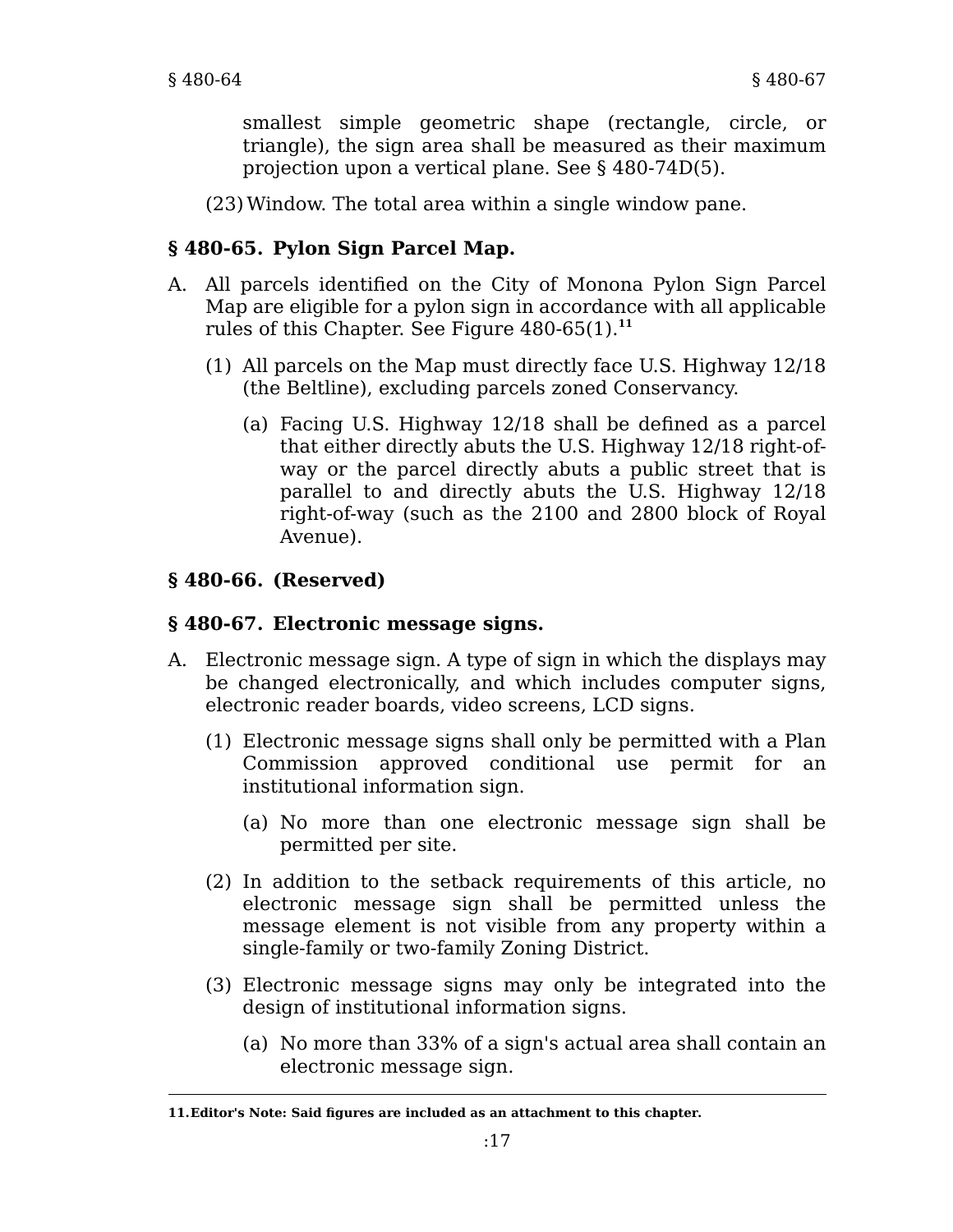- (b) Electronic message signs shall count toward the site's maximum permitted sign area.
- (4) Messages and nontext images shall not change appearance more than once every 10 seconds, and transitions between messages shall be via instantaneous change. Use of electronic message signs for images, text, or lighting that change appearance in a manner not permitted above shall be considered flashing, scrolling, or animated signs, which are prohibited per § 480-64E(7).
- (5) Electronic message signs shall be equipped with photosensitive equipment which automatically adjusts the brightness and contrast of the sign in direct relation to the ambient outdoor illumination.
- (6) Electronic message signs shall comply with the lighting requirements of Chapter 480, Attachment 2.
- (7) Electronic message signs shall be maintained so as to be able to display messages in a complete and legible manner.

# **§ 480-68. Fuel price signs.**

- A. Fuel price signs. A type of sign required by Wis. Stat. § 100.18(8).
	- (1) Fuel price signs shall not be separate signs, but rather shall be integrated into the design of a permitted sign, described in § 480-64A and in Figure 480-70(1).**<sup>12</sup>**
	- (2) Fuel price signs may be illuminated, per the lighting requirements of Chapter 480, Attachment 2.
	- (3) Fuel price signs may contain changeable copy.
	- (4) All prices posted on fuel price signs shall remain in effect for at least 24 hours after they are posted, per Wis. Stat. § 100.18(8).

### **§ 480-69. (Reserved)**

### **§ 480-70. Permitted sign rules.**

A. Signs shall be allowed on private property in the City in accordance with Figures 480.70(1) through 480.70(4), which address permitted signage as it relates to permits, quantity, area, location, lighting, and zoning districts. The requirements set forth

**<sup>12.</sup>Editor's Note: Said figure is included as an attachment to this chapter.**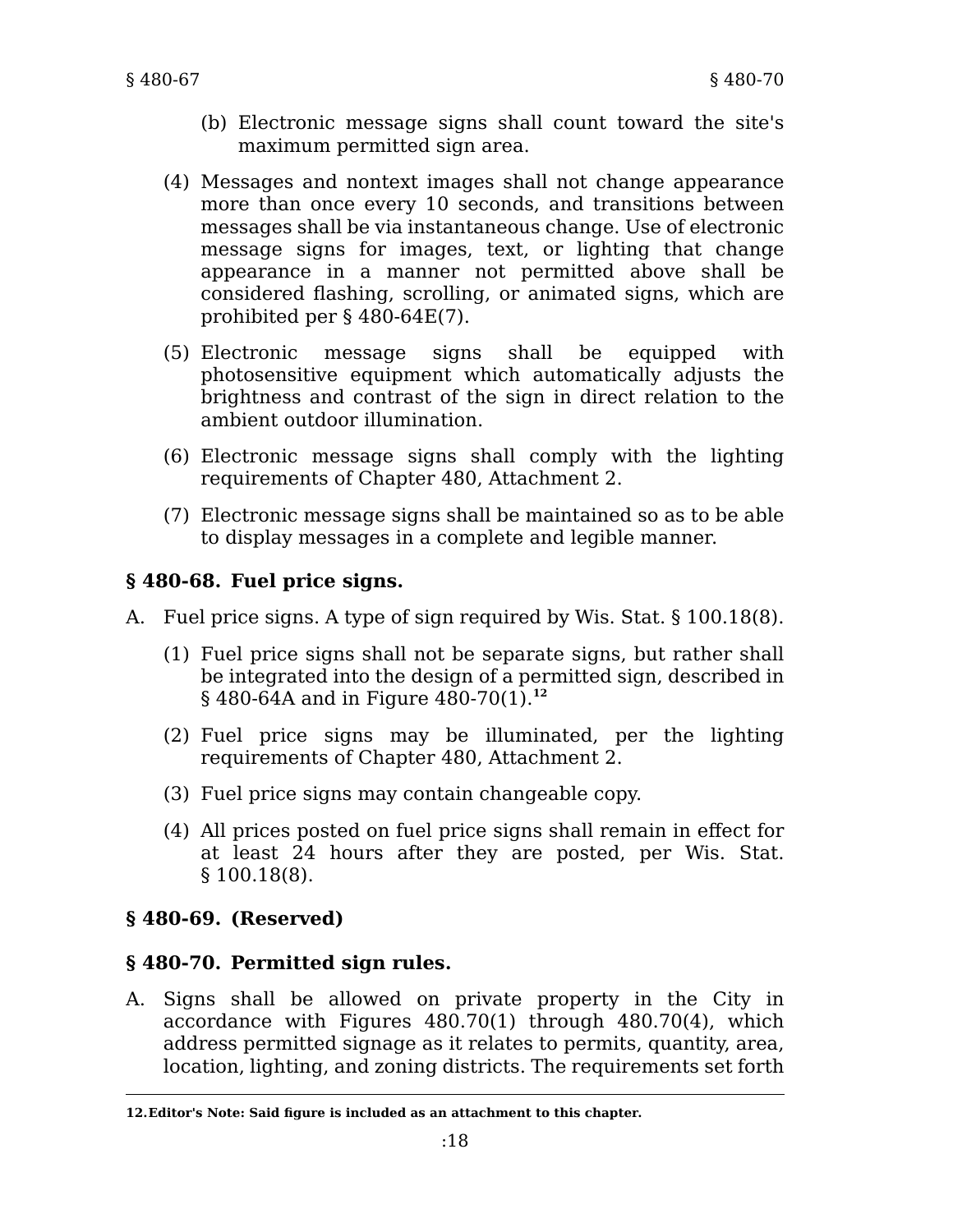in Figures 480.70(1) through 480.70(4) shall be declared to be part of this article.**<sup>13</sup>**

- (1) The rules for permanent business signs are located in Figure 480.70(1).
- (2) The rules for temporary business signs are located in Figure 480.70(2).
- (3) The rules for permanent miscellaneous signs are located in Figure 480.70(3).
- (4) The rules for temporary miscellaneous signs are located in Figure 480.70(4).
- (5) The rules for on-premise sign locations are located in Figure 480-70(5) and 480-70(6).**<sup>14</sup>**
- (6) Signage for all Planned Community Development projects shall be permitted per the base zoning district and may be granted flexibility through the Planned Community Development process.

### **§ 480-71. through § 480-73. (Reserved)**

#### **§ 480-74. Sign setback, height, measurement, and flexibility.**

- A. Sign setbacks. Signs must be located on-premises, outside of the vision triangle, and must not be located within any street right-ofway, unless otherwise specified or approved by the Plan Commission. Each sign type must be setback in a location consistent with Figure 480-70(1), Figure 480-70(2), Figure 480-70(3), Figure 480-70(4), and Figure 480-70(5).**<sup>15</sup>**
- B. Sign height.
	- (1) The height of a freestanding sign shall be measured from the average ground level adjacent at the base of the sign to the top of the highest attached component of the sign, or from the centerline grade of the nearest adjacent public road, if such information is supplied with the permit application and confirmed by the Zoning Administrator, whichever is higher.
	- (2) The average ground level is defined as the average elevation within a three-foot radius of the sign on the ground upon

**<sup>13.</sup>Editor's Note: Said figures are included as an attachment to this chapter.**

**<sup>14.</sup>Editor's Note: Said figures are included as an attachment to this chapter.**

**<sup>15.</sup>Editor's Note: Said figures are included as an attachment to this chapter.**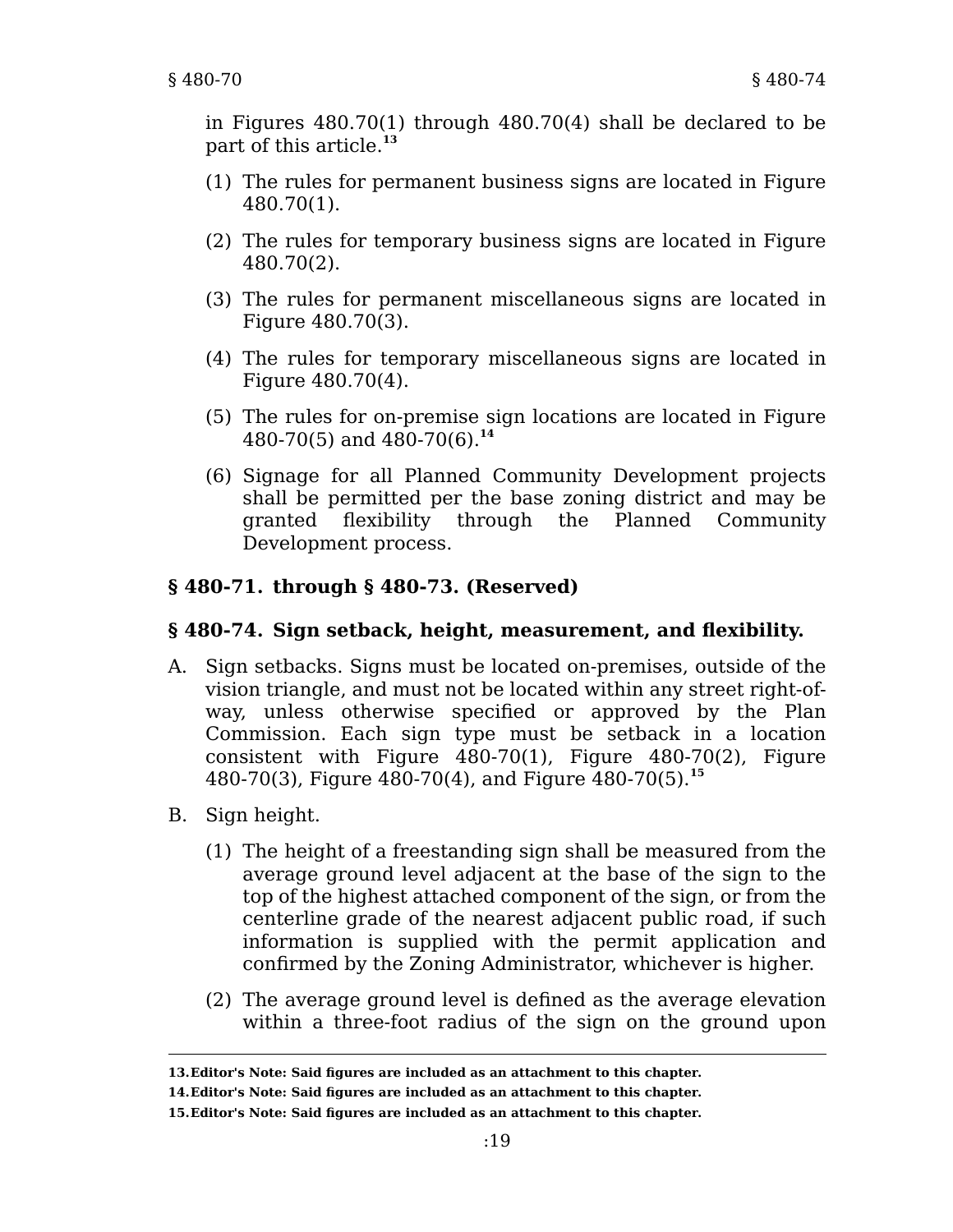which the sign supports are placed, except when the sign supports rest upon a berm or other area elevated above the surrounding ground. In such cases, the average elevation of the base of such berm or other area shall be considered as the ground level.

- C. Minimum ground clearance. All on-building and pedestrian signs shall have a minimum clearance of 14 feet above a drive, alley, street, parking space, or other vehicle surface and a minimum of eight feet above a sidewalk, patio, or other ground-level surface.
- D. Measurement of sign area: The measurement of sign area is based on the arrangement of sign copy and sign background (sign background does not include building architectural elements such as painted strips or exterior building material changes, as determined by City staff):
	- (1) In the case of a freestanding sign (including threedimensional objects), sign area shall include the total sign area(s) that can be viewed from any single vantage point (i.e., for a typical freestanding sign that faces two directions, only the largest sign face visible from any single vantage point shall count toward the total permitted sign area).
	- (2) For signs comprised of letters and related copy surrounded by one or more sign background colors on a single panel, frame, or cabinet, the sign area shall be measured as the smallest single rectangle enclosing the entire sign message and any and all background color areas. See Example 1 in Figure 480-74(2).
	- (3) For signs comprised of individual letters and related copy surrounded by one or more sign background colors on individual panels, sign area shall be measured as the smallest single rectangle enclosing the entire sign message and any and all background color areas. See Example 1 in Figure 480-74(2).
	- (4) Groupings of related smaller signs shall be counted as one sign. In such cases, sign area shall be measured as the smallest single rectangle enclosing the individual signs and any and all background color areas. See Example 2 in Figure 480-74(2).
	- (5) For signs comprised of one or more three-dimensional objects (i.e., balls, cubes, clusters of objects, sculpture or statue-like trademarks), fitting within the smallest simple geometric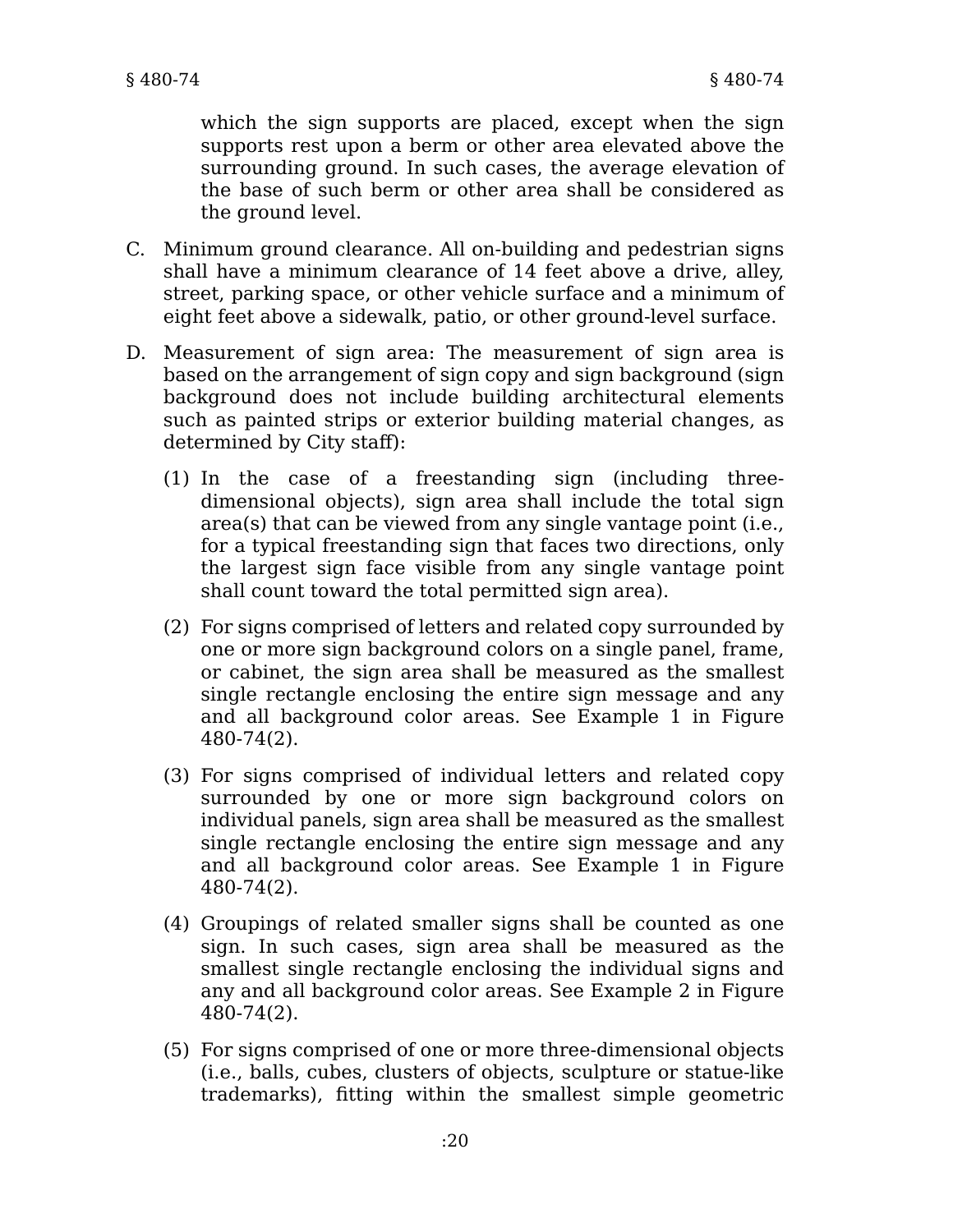shape (rectangle, circle, or triangle), the sign area shall be measured as their maximum projection upon a vertical plane. See Figure 480-74(1) below.

```
Figure
480-74(1):
Measurement
of
3D
Sign
Area
```


**Figure 480-74(2): Measurement of Sign Area**

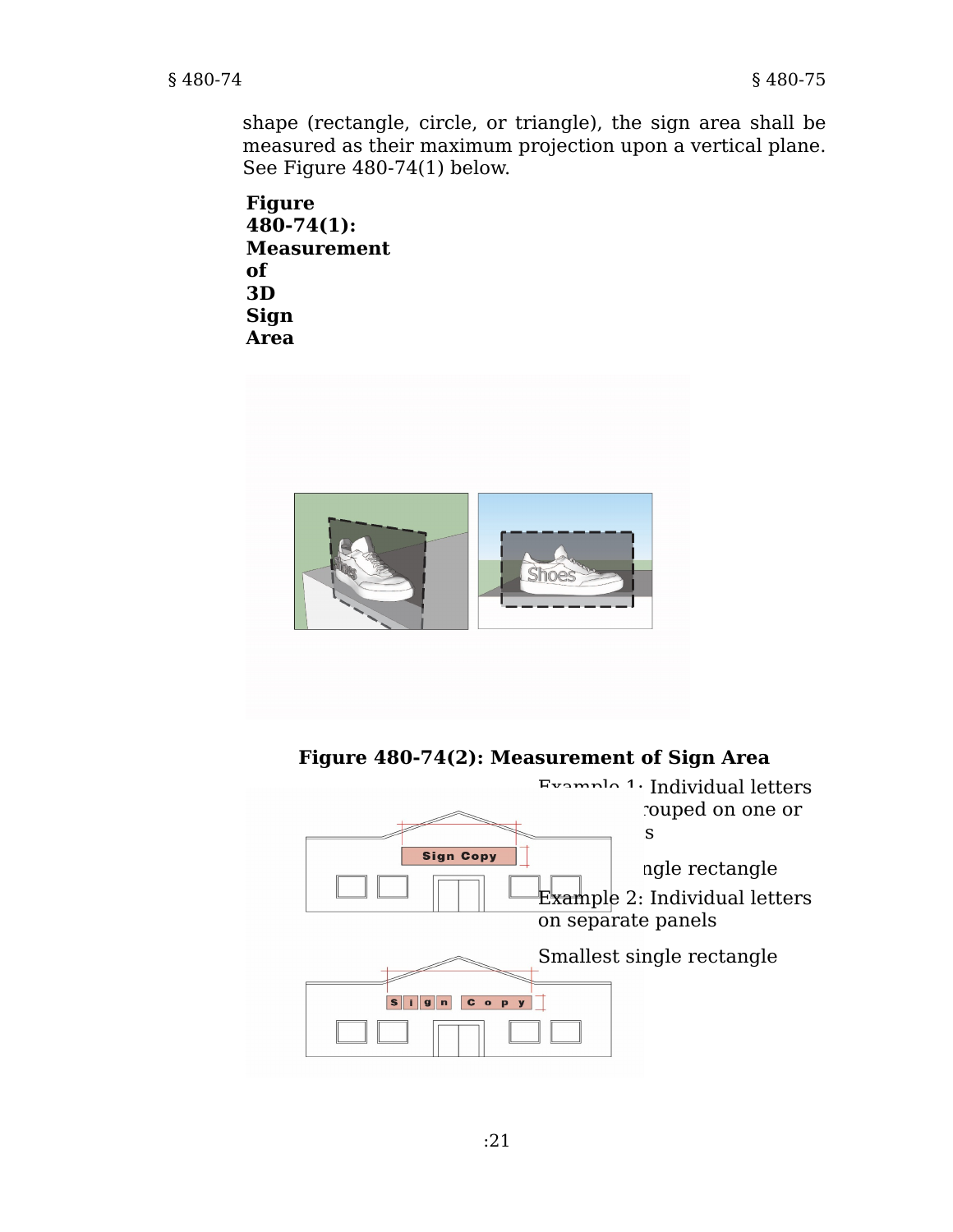### **§ 480-75. through § 480-85. (Reserved)**

#### **§ 480-86. Sign permits - application, enforcement, and revocation.**

- A. Applicability.
	- (1) No freestanding sign listed under § 480-64(A)(1), on-building sign listed under § 480-64(A)(2), order board sign under § 480-64(A)(4)(b), on-site warning sign under § 480-64(C)(1)(c), on-site directional sign under § 480-64(C)(1)(d), or institutional information sign under § 480-64(C)(2)(a) shall be erected, installed, or constructed without approval from the City of Monona Plan Commission.
	- (2) No pedestrian sign under § 480-64(A)(3), menu board sign under § 480-64(A)(4)(a), window sign under § 480-64(B)(1), temporary board and banner sign under § 480-64(B)(2), or metal plaque sign or flag sign under § 480-64(C)(2) shall be erected, installed, or constructed without the granting of a permit from the Zoning Administrator in accordance with the provisions of this section.
	- (3) No pylon or marquee signs under §§ 480-64(A) and 480-64(B) shall be erected, installed, constructed, or maintained without the structural support being designed by a licensed professional engineer and approved by the Building Inspector as in compliance with the Building Code of the City. All frames and supports shall be of metal and designed to withstand pressure as provided in § 480-92.
	- (4) For signs requiring a permit in Subsection A(1), above, this section shall apply and be construed to require a permit for a change of copy on any sign or for any conversions or changes in the sign structure.
	- (5) This section shall not apply to repainting or re-facing with the same sign copy, cleaning, repair, or other normal maintenance of the sign or sign structure.
	- (6) No new permit is required for signs which are in place as of the effective date this article, and such signs may remain as legal nonconforming signs. Any alteration or relocation of such signs shall conform to the requirements of this article. Refer to § 480-94 for rules pertaining to nonconforming signs.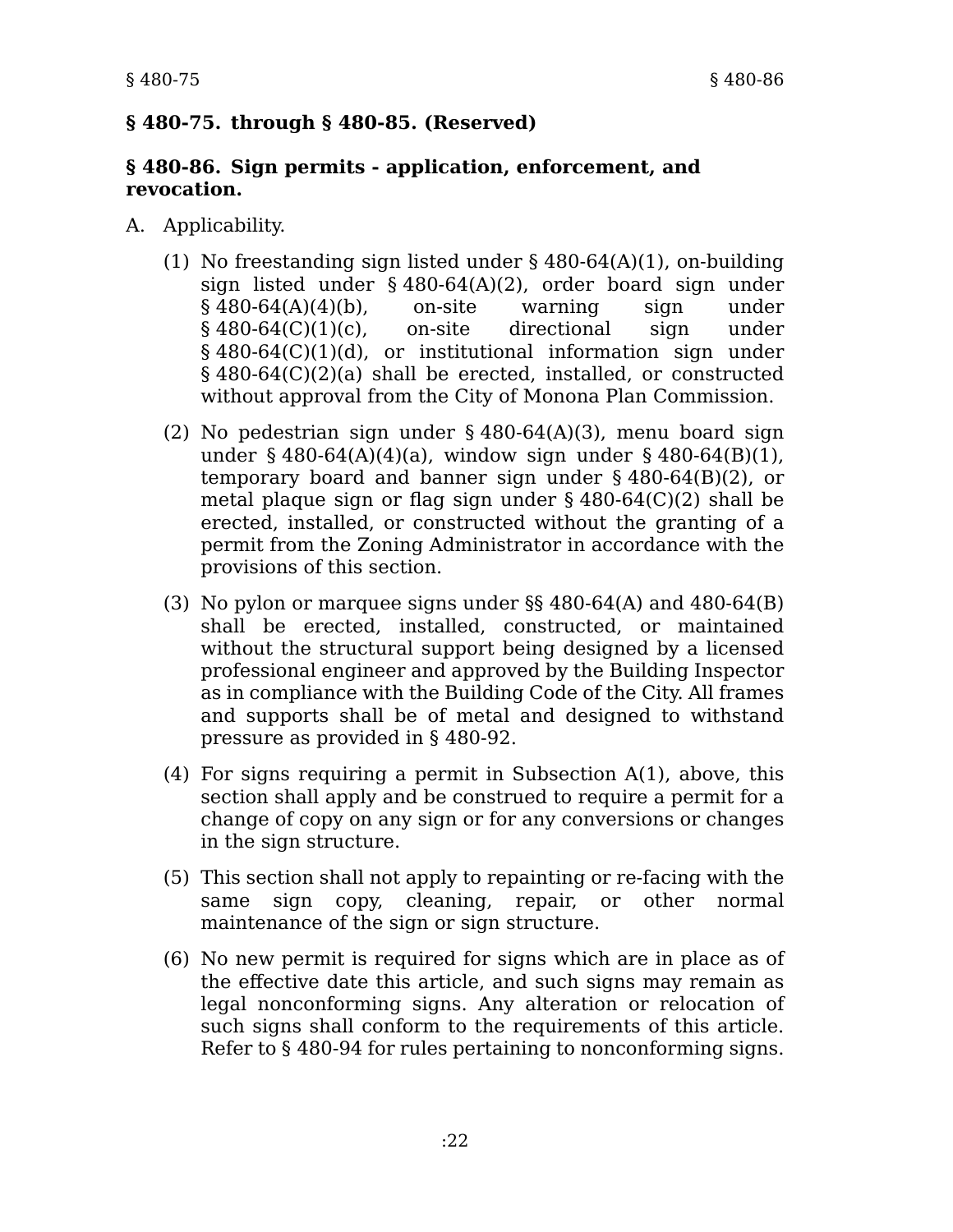- (7) Any sign permit granted hereunder shall not be assigned or transferred to any other sign, including a modified sign face or modified sign structure.
- (8) The owner or tenant may request all such signs at one site be included under one permit.
- B. Review authority.
	- (1) The Plan Commission shall review all freestanding, onbuilding, order board, on-site warning, on-site directional, or institutional information signs, all signs accompanying changes in use or new use which must receive approval of a zoning permit, and all proposed signs which would require approval of a comprehensive signage plan for a site or sites which will have more than one sign viewed together as part of a group of signs. This may be required with a zoning permit for change of use or a sign permit. All signs which require approval of a sign permit by the Zoning Administrator or Plan Commission shall be reviewed according to the following evaluation factors:
		- (a) Conformance to the zoning and sign code.
		- (b) Minimization of conflict with vehicular or pedestrian circulation.
		- (c) Compatibility with the building characteristics, adjacent uses, and adjacent signs.
		- (d) Compatibility with the specific physical site conditions which warrant approval of the proposed sign.
		- (e) Materials and maintenance aspects.
		- (f) Legibility and visual clarity.
	- (2) The Plan Commission may grant special exception to this article upon demonstration of due cause. Every applicant for a special exception to the sign district requirements shall submit a written statement to the Plan Commission which explains the reason for the request and how it meets the evaluation factors.
- C. Sign permit application. Each sign permit application shall include:
	- (1) The name, address, phone number, and email address of the applicant.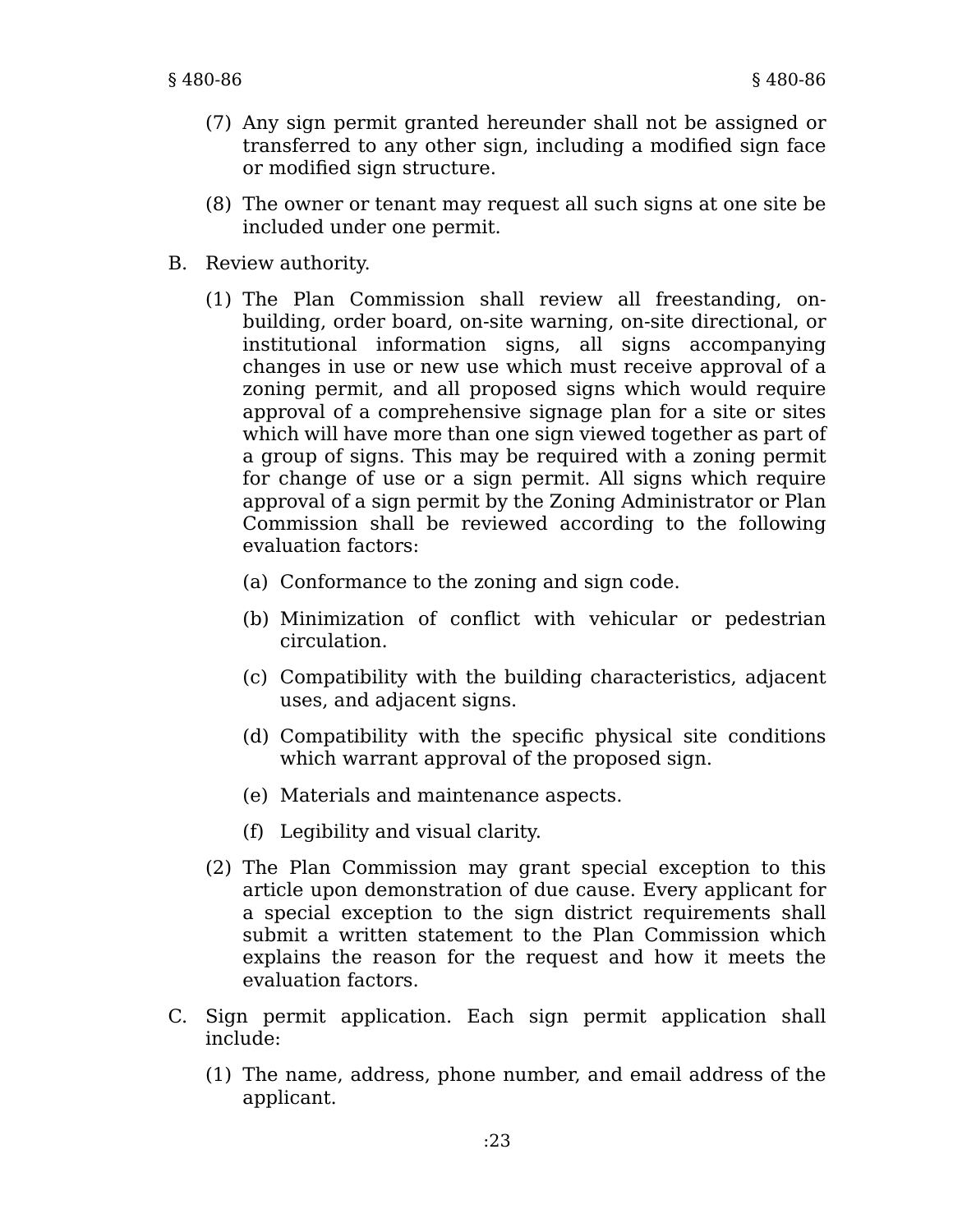- (2) The name of the business or land use the proposed sign will serve.
- (3) The name, address, phone number, email address, and signature of the property owner.
- (4) The name, address, phone number, and email address of the sign contractor.
- (5) The property's zoning designation.
- (6) The property's current land use or uses for the entire subject property, including all indoor and outdoor areas.
- (7) An aerial photograph or approved site plan for the subject property. If a site plan was not previously required or approved, a site plan for the subject property with requirements as determined by the Zoning Administrator shall be provided. At a minimum, the site plan shall include the following:
	- (a) Location, type, height, width, and area of the proposed sign.
	- (b) Location, type, height, width, and area of all existing signs on the property and indication of whether existing sign(s) will remain or be removed/replaced.
	- (c) For all freestanding and institutional information signs, the location and type of landscaping coordinated with site landscaping.
	- (d) All property lines and buildings on the property and within 50 feet of the proposed sign.
	- (e) All parking areas, driveways, and public roads.
	- (f) Method of attachment, structural support, method of illumination, and sign materials.
	- (g) The total area of all signs on the subject property both before and after installation of the proposed sign.
- (8) Payment of the sign permit fee, as established from time to time by the Common Council.
- (9) A written statement that all temporary signs will be removed per the limits.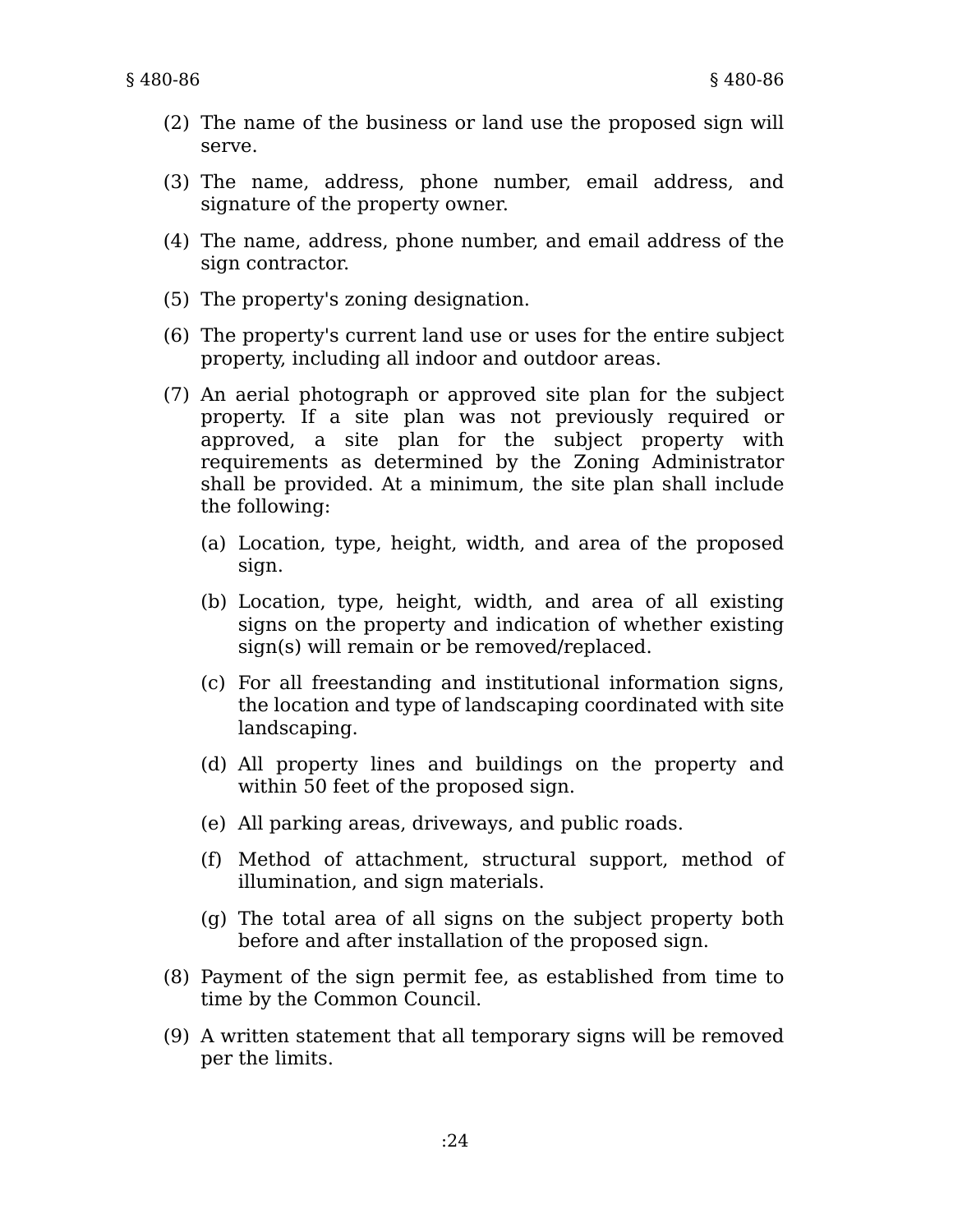- (10) Any other information that may reasonably be requested by the Zoning Administrator for the purpose of application evaluation.
- (11) Any existing or proposed sign on property abutting a state highway, United States highway, or interstate highway shall comply with all required approval from the Wisconsin Department of Transportation and the Federal Highway Administration.
- D. Granting and issuance.
	- (1) The Zoning Administrator shall review the application to ensure it is complete per the requirements of Subsection B, above.
	- (2) In cases where no other review or approvals are required under this article, the Zoning Administrator shall review said application for compliance with Subsection D, below, and shall, in writing, either approve or deny said sign permit.
	- (3) When a proposed sign is associated with any development that requires a site plan, a sign permit shall not be granted prior to the approval of a site plan. In such cases, the Zoning Administrator shall review said application for compliance with Subsection D, below, and shall schedule the item on the appropriate meeting agenda(s) or action by the body with recommending or approval authority, the Zoning Administrator shall approve or deny said sign permit based on such recommendation or action.
	- (4) Denial of a sign permit shall not result in total or partial reimbursement of permit fees paid.
	- (5) A granted sign permit shall expire, and shall be null and void, if the sign is not attached or erected within 180 days after the issuance of the sign permit.
- E. Basis for granting a sign permit. In deciding whether or not to grant a sign permit, the Zoning Administrator shall determine whether the proposed sign is in compliance with the provisions of this article. In such review, the Zoning Administrator may also consider the following factors:
	- (1) Whether the sign is designed, constructed, installed, or maintained in such a manner that it does not endanger public safety or traffic safety.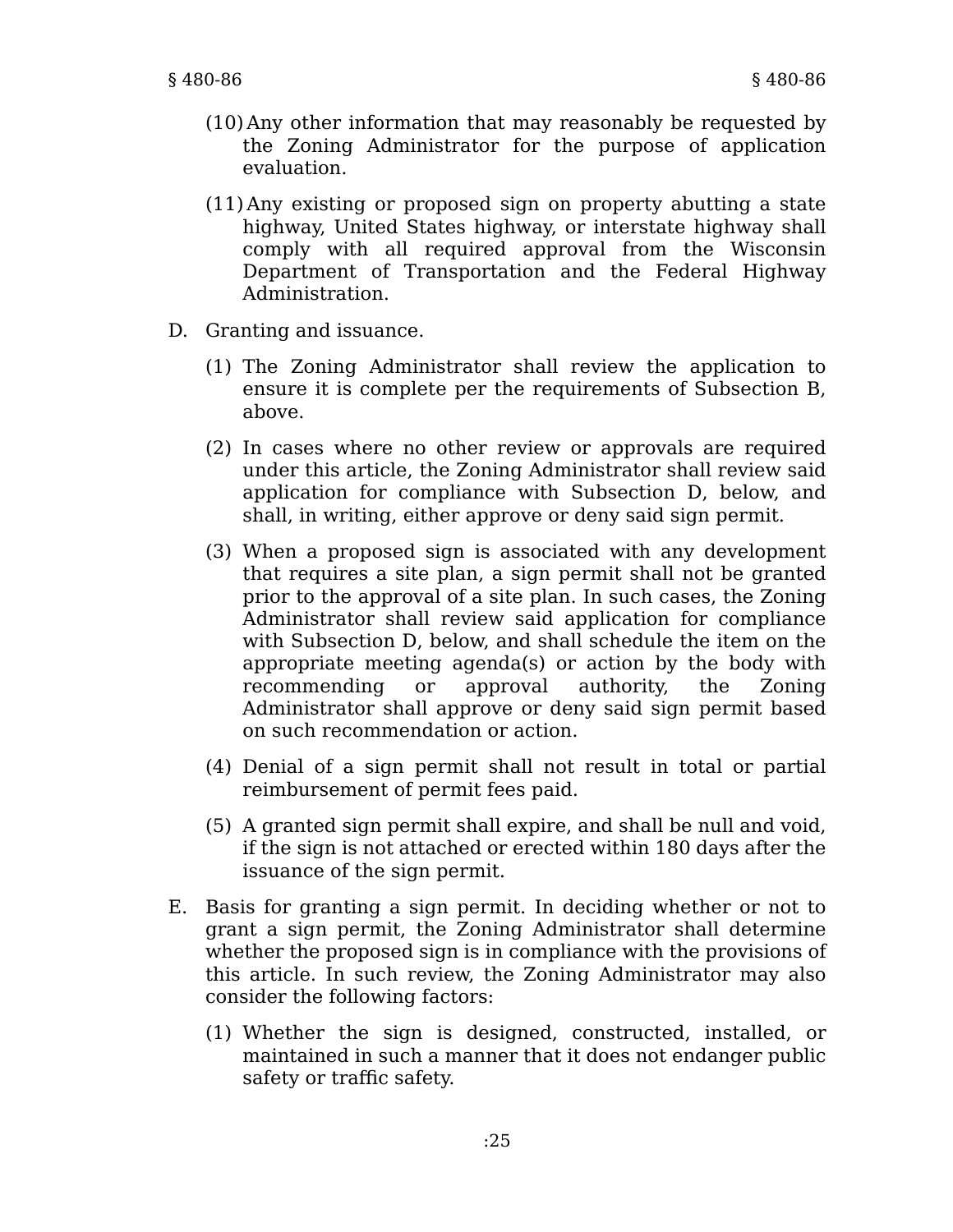- (2) Whether the sign is in compliance with all provisions of the City of Monona Municipal Code and Building Code, including those related to traffic safety, traffic visibility, sign setbacks, and structural integrity.
- F. Enforcement and revocation of sign permit.
	- (1) A sign permit may be revoked if the applicant has failed to comply with the provisions of this article or any conditions that may have accompanied the permit at the time of issuance. Revocation requires written notice by either the Zoning Administrator for Zoning Ordinance violations or the Building Inspector for Building Code or other construction code violations.
	- (2) In the event that construction, installation, or manufacture of a sign for which a permit has been issued has not commenced within 180 days from the date of the issuance of such permit, said permit shall be null and void and automatically revoked. If work authorized by such permit is suspended or abandoned for a period of 90 days any time after the work is commenced, the original permit shall become null and void. In such cases, a new permit shall be obtained to complete the work and a new permit fee shall be required.
	- (3) Any sign subject to a revoked permit shall be removed by the licensee, sign owner, or property owner within 45 days of such revocation.
	- (4) Revocation shall not result in total or partial reimbursement of permit fees paid.
- G. Appeals. Any person affected by a decision of the Zoning Administrator may petition for a hearing before the Zoning Board of Appeals. The filing of such petition automatically stays removal of any sign involved and already legally erected until the Zoning Board of Appeals decides whether to sustain, modify, or withdraw the notice.
- H. Removal of signs in violation of this article.
	- (1) If the Zoning Administrator determines that any sign exists in violation of this article, the Zoning Administrator shall notify the sign permit holder or the owner of the property on which the sign is located. Said notification shall indicate that such violation shall be corrected within 60 days of receipt of said notice on penalty of automatic revocation of any sign permit,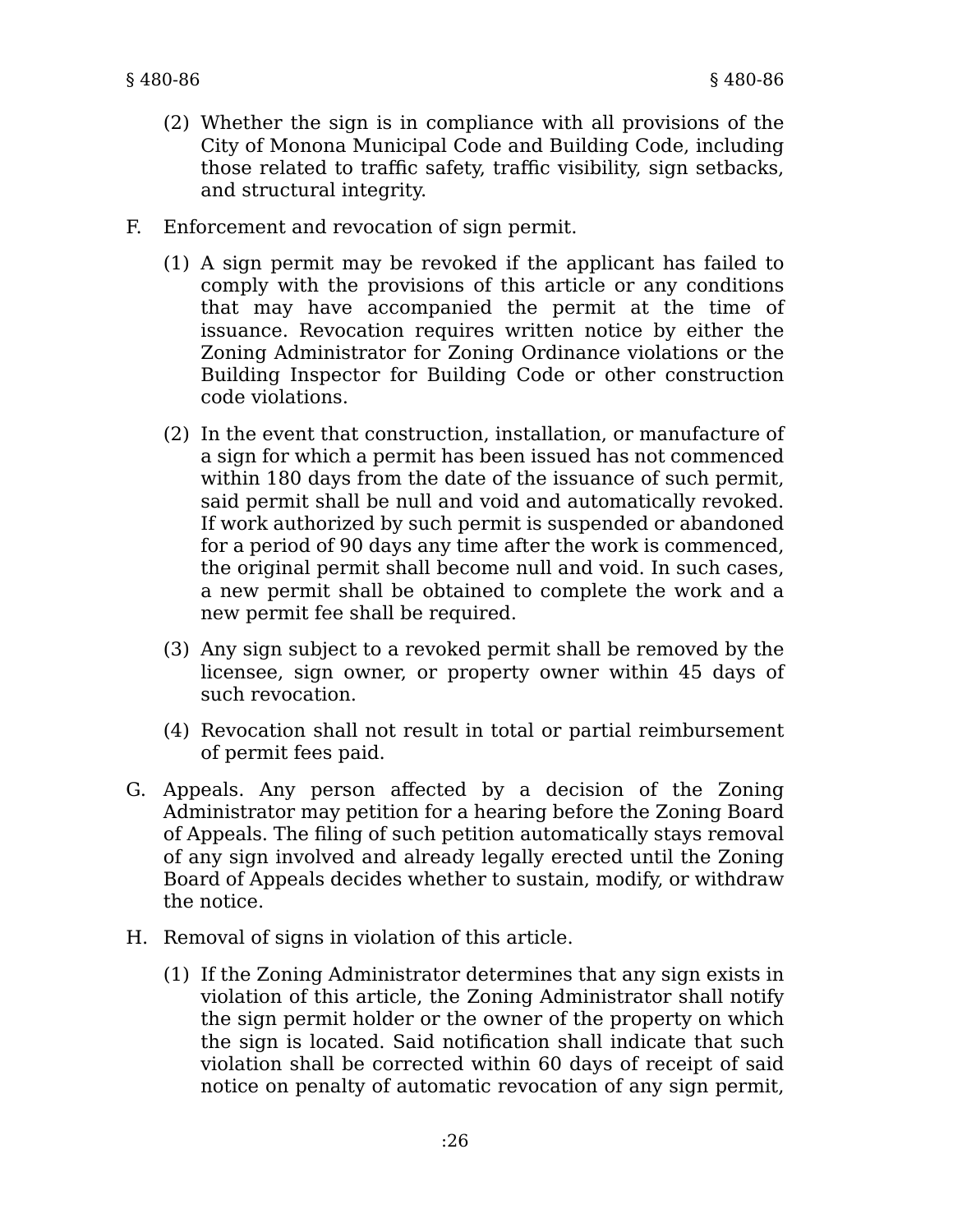and that removal of the sign by the City may occur at the expense of the owner of the property.

- (2) If notification is sent and the violation is not corrected within 60 days, the Zoning Administrator shall revoke the permit for any sign which is in violation of this article. It shall be the duty of the Zoning Administrator to cause removal of such sign.
- (3) The expense of removing such sign shall be charged to the owner of the property on which the sign is located. If the owner fails to pay such expense within one month of being billed therefore, or has not made arrangement for payment satisfactory to the City Attorney, then such expense shall be charged against the property as a special charge pursuant to § 66.0627 of the Wisconsin Statutes, as may be amended from time to time.
- (4) Any sign illegally placed in a public right-of-way shall be subject to immediate removal and confiscation without notice by the Zoning Administrator.

# **§ 480-87. through § 480-89. (Reserved)**

### **§ 480-90. Sign prohibitions and limitations.**

The regulations contained in this section apply to signs in all zoning districts.

- A. Sign prohibitions.
	- (1) No sign shall be erected at any location where it may, by reason of its position, shape, color or design, interfere with, obstruct the view of, or be confused with any authorized traffic sign, signal or device, nor shall such sign make use of words such as "stop," "look," "danger," or any other word, phrase, symbol, or character in such a manner as to interfere with, mislead, or confuse users of streets or highways.
	- (2) No fluttering, undulating, swinging, rotating, or otherwise moving signs such as windsocks, motorized signs, pennants, and streamers shall be permitted. This shall not apply to banner signs as defined in § 480-64B(2).
	- (3) No signs shall project above the building parapet or eave, or be mounted on or extend above the roof, if attached to the building.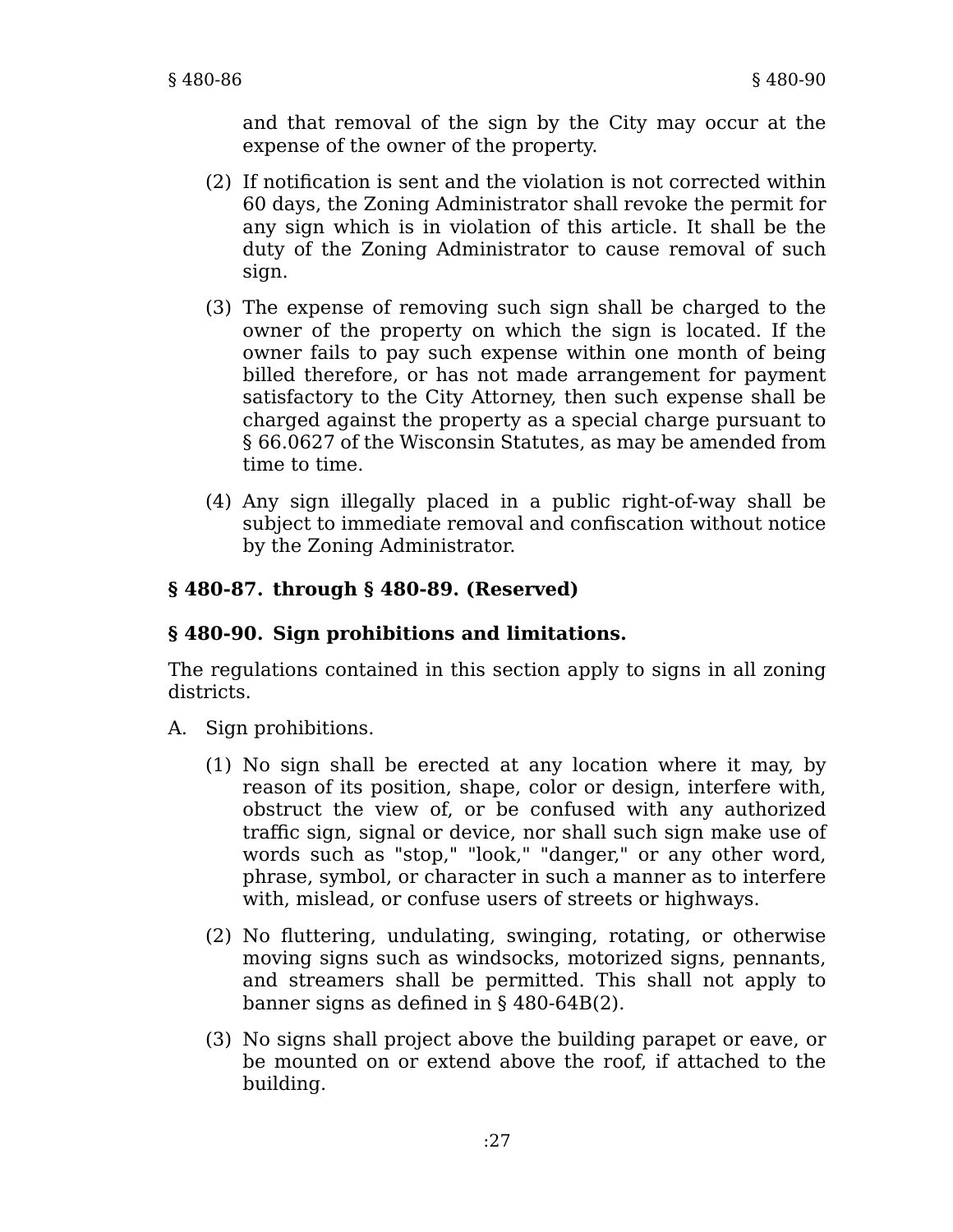- (4) No flashing, scrolling, or animated signs shall be permitted. Flashing is defined as changing more than once within a tensecond time interval.
- (5) No signs shall be mounted to an unlicensed trailer or other unlicensed vehicle.
- (6) No beacons or search beacons shall be permitted.
- (7) No billboards or off-premise advertising signs shall be permitted.
- (8) No abandoned signs shall be permitted. See § 480-64E(1).
- (9) No illuminated sign shall be permitted unless the illumination of the sign is so designed that the lighting element is not visible from any property within a single-family, two-family, or multifamily Zoning District.
- B. Sign limitations.
	- (1) No sign shall be erected, relocated, or maintained so as to prevent free ingress to or egress from any door, window, or fire escape, and no sign shall be attached to a standpipe or fire escape.
	- (2) No sign shall be placed in a manner that would impede vehicular or pedestrian safety, or impede access or visibility. Signs shall meet the requirements of § 480-9.
	- (3) No private sign shall be attached to or painted on any natural feature (e.g., tree or rock), fence, fire hydrant, public utility pole, public light pole, or traffic regulatory structure, unless otherwise authorized by the Director of Public Works.
	- (4) Signs must be placed on-premises which includes location onsite or within the right-of-way adjacent to the site's street frontage (outside of the vision triangle). They must be in a location approved by staff through a revocable occupancy permit granted by the City.
	- (5) No person shall: paste, tape, staple, or otherwise fasten any paper or other material to, nor paint, stencil, or otherwise write or color any object, vegetation, or pavement located within any street right-of-way; nor shall any of such object, vegetation, or pavement be defaced in any manner. The only exception to these restrictions is that painting may be allowed on curbs when approved by the Common Council.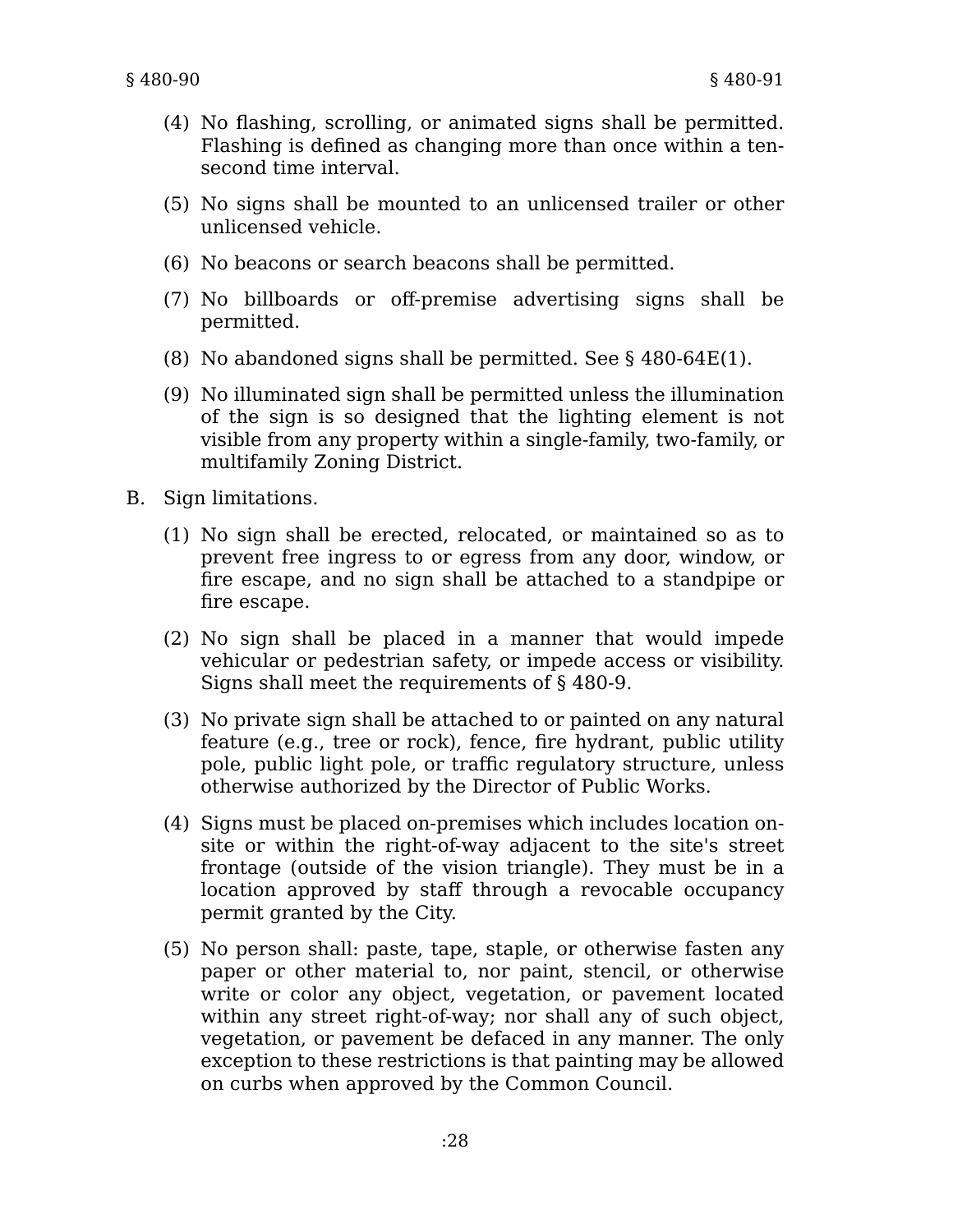#### **§ 480-91. (Reserved)**

#### **§ 480-92. Appearance, construction and maintenance of signage.**

- A. All signs shall be constructed, mounted, and maintained so as to comply with the appropriate provisions of the Building Code as adopted by the City relating to the design, structural members and connections. Signs shall also comply with the applicable provisions of the Electrical Code as adopted by the City.
- B. The base or support(s) of all pylon or marquee signs shall be securely anchored to a concrete base or footing. All signs shall meet minimum wind load capabilities of 30 pounds per square foot when covered with 1/2 inch of ice.
- C. The footing and related supporting structure of a permanent freestanding sign or institutional information sign, including bolts, flanges, and brackets, shall be concealed by landscaping as approved by the Plan Commission. Said landscaping shall be diverse and colorful, and shall be continuously maintained to comply with the approved landscaping plan.
- D. All pylon signs 20 feet in height or taller shall be required to submit sign construction plans stamped by a licensed engineer for approval by the Building Inspector.
- E. Signs shall be mounted so that the method of installation is concealed. Signs applied to masonry surfaces shall be mechanically fastened to mortar joints only and not directly into brick or stone. Drilling to provide electrical service shall follow the same rule.
- F. No sign shall be suspended in a way that will allow the sign to swing due to wind action, except for arm and post signs. Signs shall be anchored to minimize any lateral movement that would cause wear on the sign face or supporting members or connections.
- G. All permanent signs and their supporting members shall be constructed of standardized, durable, all-weather sign materials.
- H. Sign materials shall be compatible with the design of the face of the facade where they are placed and shall contribute to the legibility of the sign.
- I. No combustible materials other than approved plastics shall be used in the construction of electric signs.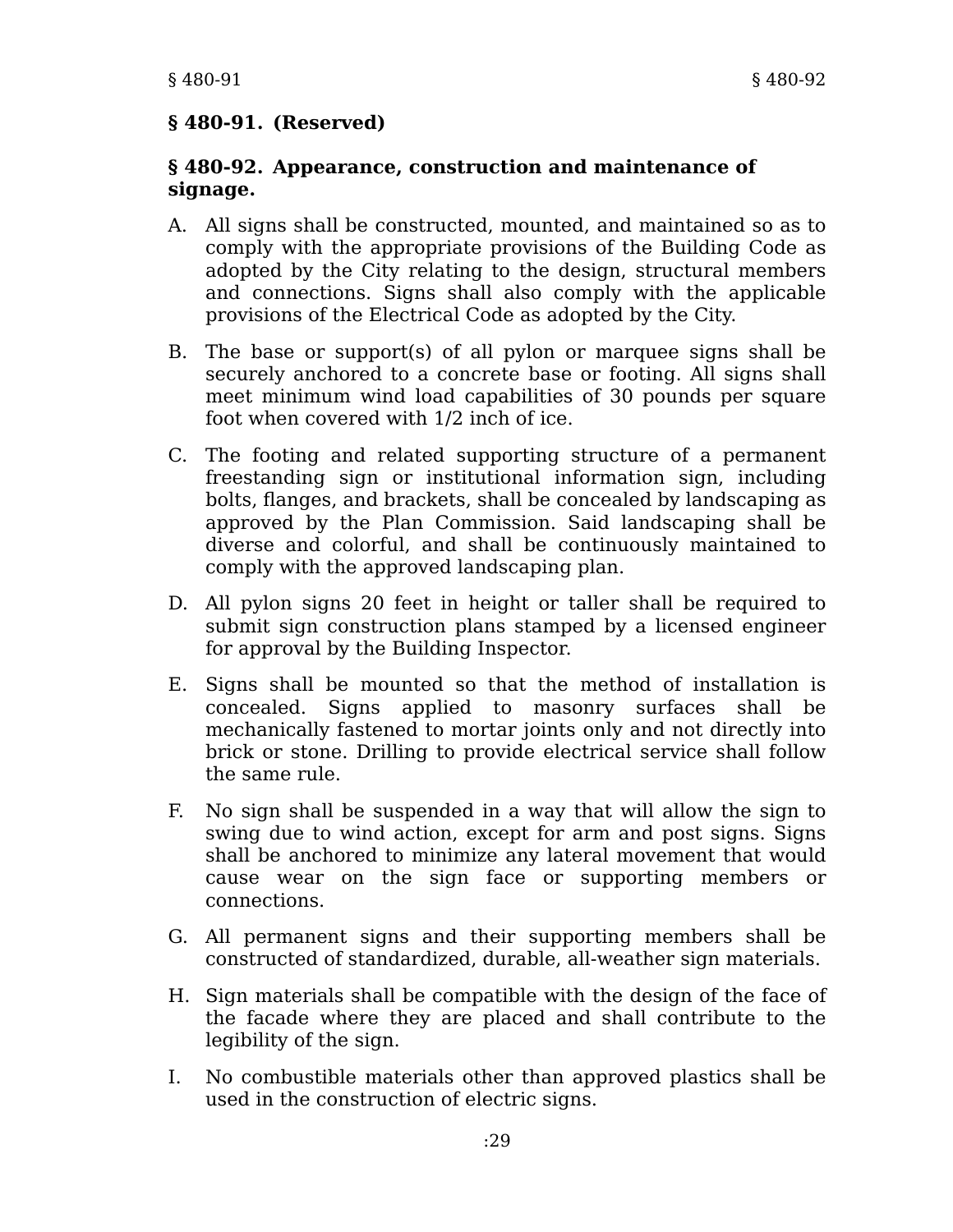- J. All signage within the jurisdiction of this article shall remain in a state of proper maintenance. Proper maintenance shall be the absence of loose materials (including peeling paint, paper or other material), the lack of excessive rust, the lack of excessive vibration or shaking, and the presence of the original structural integrity of the sign, its frame and other supports, its mounting, and all components thereof.
- K. Every sign requiring either Plan Commission or Zoning Administrator approval hereafter erected shall have marked in a conspicuous place thereon the date of erection, the manufacturer's name, the permit number, and the voltage of any electrical apparatus used in connection therewith.
- L. The repainting, changing of parts, and preventive maintenance of signs which completely conform to the requirements of this article, and result in absolutely no change in the appearance of the sign from that originally approved, shall not be deemed alterations requiring a sign permit.
- M. Any signs which may be, or may hereafter become, rotted, unsafe, or in a state which is not properly maintained shall be subject to the provisions of § 1-4.
- N. If any sign is suspended or projects above a public right-of-way, the issuance and continuation of a sign permit shall be conditioned on the sign owner agreeing to hold the City harmless, and obtaining and maintaining in force liability insurance for such a sign in such form and such amount as the City may reasonably from time to time determine, provided that the amount of such liability insurance shall be at least \$1,000,000 per occurrence per sign.

# **§ 480-93. (Reserved)**

# **§ 480-94. Nonconforming signs.**

- A. Nonconforming signs. Permanent signs existing as of the effective date of this article, which do not conform to the provisions of this article, such as brightness, scrolling, size, height, and location provisions, shall be nonconforming signs.
- B. Continuation of a nonconforming sign.
	- (1) Legal nonconforming signs may be maintained. Legal nonconforming signs include signs that were erected under the authority of proper sign permits prior to the adoption date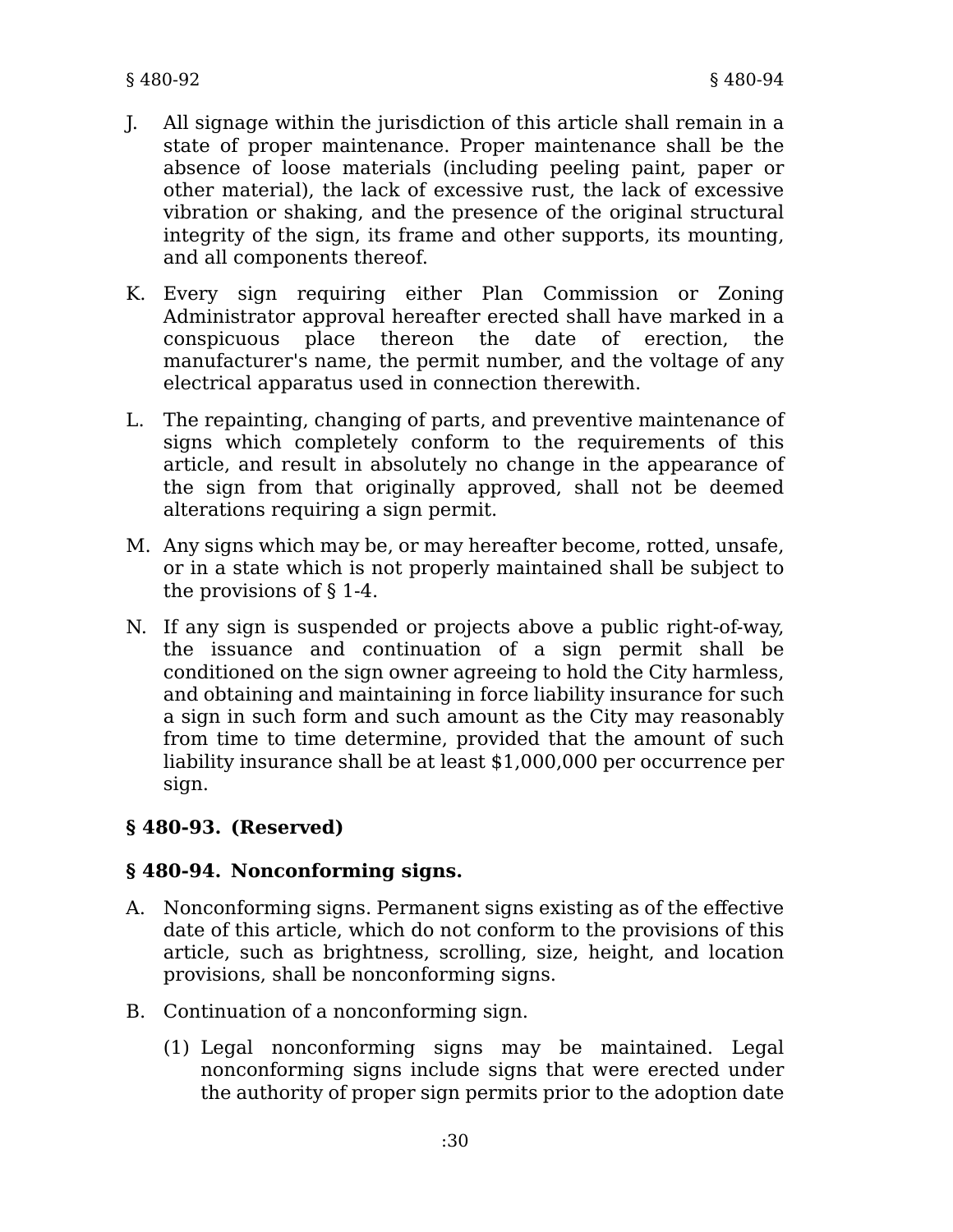of this article or if no sign permit was required by applicable law at the time the sign was originally constructed.

- (2) Nonconforming signs shall not be altered or moved to a new location without being brought into compliance with the requirements of this article. See Subsection C(1), below, for what would constitute an alteration of a sign.
- (3) When the principal structure located on the site undergoes a change that requires a conditional use permit, Planned Community Development, or building permit exceeding \$100,000, all nonconforming signs shall be brought into conformance with the provisions of this article or shall be removed.
	- (a) The new sign user, sign owner, or owner of the property on which the change has occurred shall forthwith notify the Zoning Administrator of the change.
- C. Alteration of nonconforming signs.
	- (1) For the purpose of this section, alteration of a sign is considered to be any change to the sign's frame, supporting structure, lighting, material, height, location, or any other alterations as determined by the Zoning Administrator.
	- (2) Altering a sign does not include maintaining the existing appearance of the sign; changing the appearance of the sign face; replacing the sign face or the supporting structure with identical materials, colors, and messages; or changing the message of a marquee.
	- (3) A tenant sign which comprises part of multiple businesses may be replaced to accommodate a new tenant sign without triggering the need to bring the entire project identification sign, or any of its parts, into compliance with the provisions of this article.

#### **§ 480-95. (Reserved)**

#### **§ 480-96. Removal of sign and sign structures where business is no longer in operation.**

A. A building, portion of a building, or site shall be determined to be vacated based on one or more of the following criteria: 1) vacancy; 2) cessation of some or all utilities; or 3) lapse or termination of occupational license. Vacation of a building, structure or site shall have the following effect: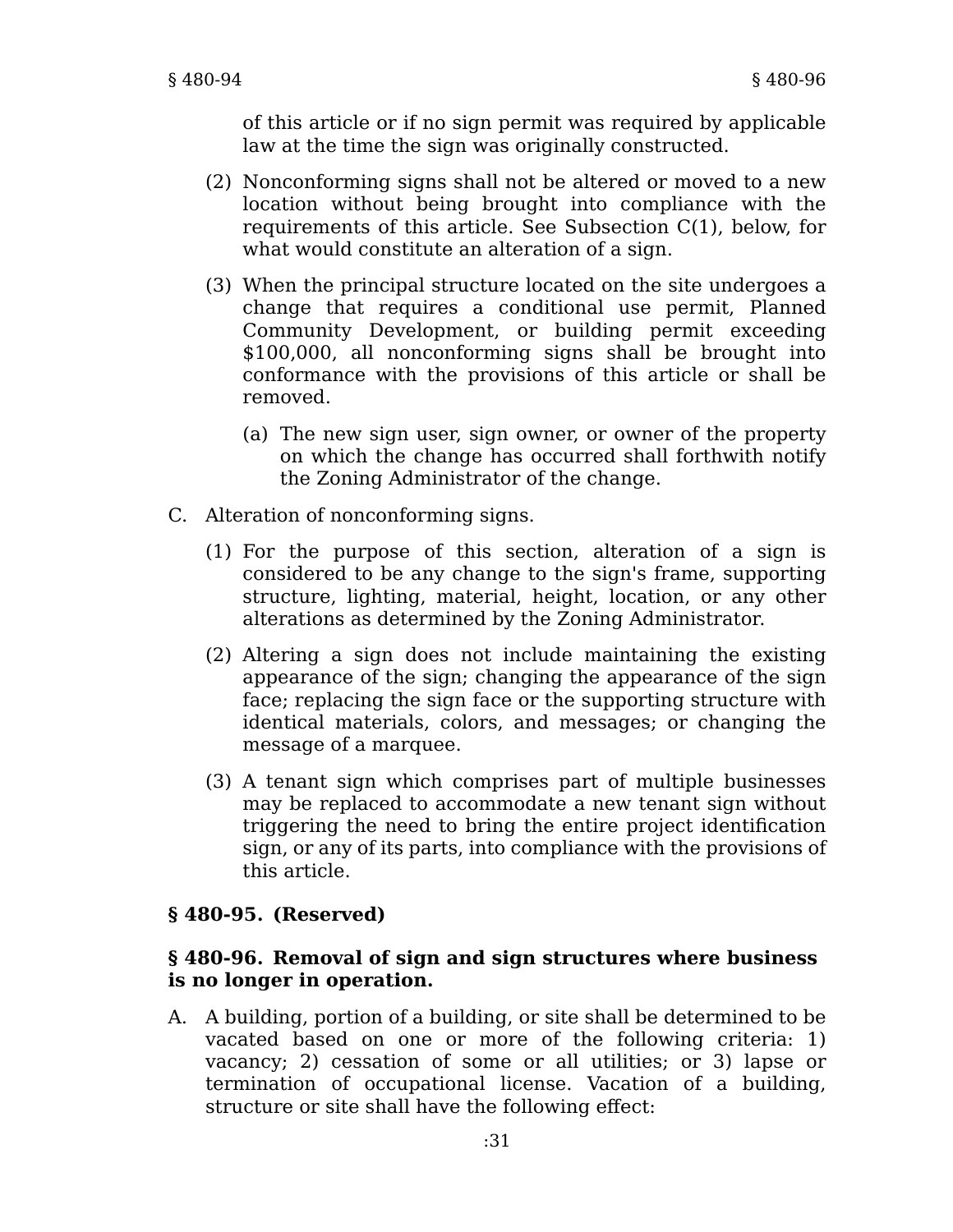- (1) After 60 days, nonconforming signs shall lose their legal nonconforming status.
- (2) After 60 days, the owner of the property shall take the following action regarding any permanent or temporary business signs and/or sign structures associated with the vacant building, portion of a building, or site located on the property. At the property owner's option, the property owner shall do one of the following: remove all such signs and structures, or replace the face of such signs with a blank sign face. If the property owner is granted an extension under Subsection A(3) below, the requirement shall not apply during the extension period.
- (3) An extension allowing signs and/or sign structures associated with vacant buildings, portions of buildings, or sites to remain on the property for an additional six-month time period after the original 60 days have lapsed may be granted under the following conditions:
	- (a) The property owner shall submit an application with the appropriate fee and allow staff to inspect the signs and/or sign structures on the vacated building, portion of a building, or site.
	- (b) Staff shall review the application and sign to determine that the sign will not be a hazard, safety concern, or blight for the duration of the extended time period.
	- (c) Signs shall be properly blanked out.
	- (d) If the sign has been damaged to the point it becomes a safety hazard or blight on the property, the sign shall be removed.
	- (e) After the original six-month extension, one additional sixmonth extension may be approved by staff for up to one year upon submittal of a new application and fee. Any additional applications for an extension, beyond the first year, shall be approved by the Plan Commission.
	- (f) Owners of nonconforming signs may also apply for an extension; however, the sign shall not thereafter be reestablished except in full compliance with this article.
- B. Sign structures that have been left without a sign face, or where the permit holder no longer has any interest in the site as owner or tenant, any of which for a continuous period of 90 days, shall